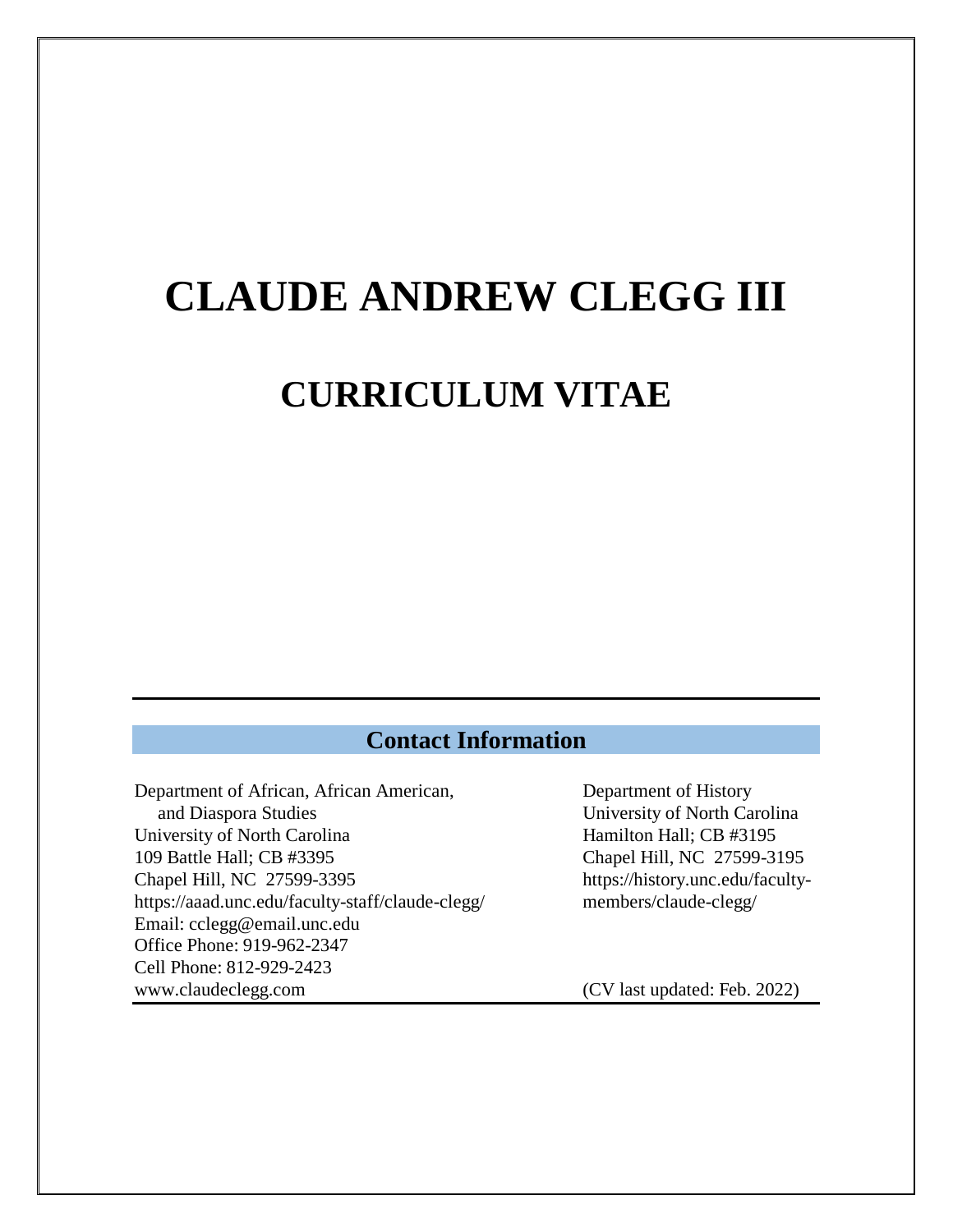## **Table of Contents**

| Consultations, Op-Eds, and Other Media Publications15 |     |
|-------------------------------------------------------|-----|
|                                                       |     |
|                                                       |     |
|                                                       |     |
|                                                       |     |
|                                                       | .24 |
|                                                       |     |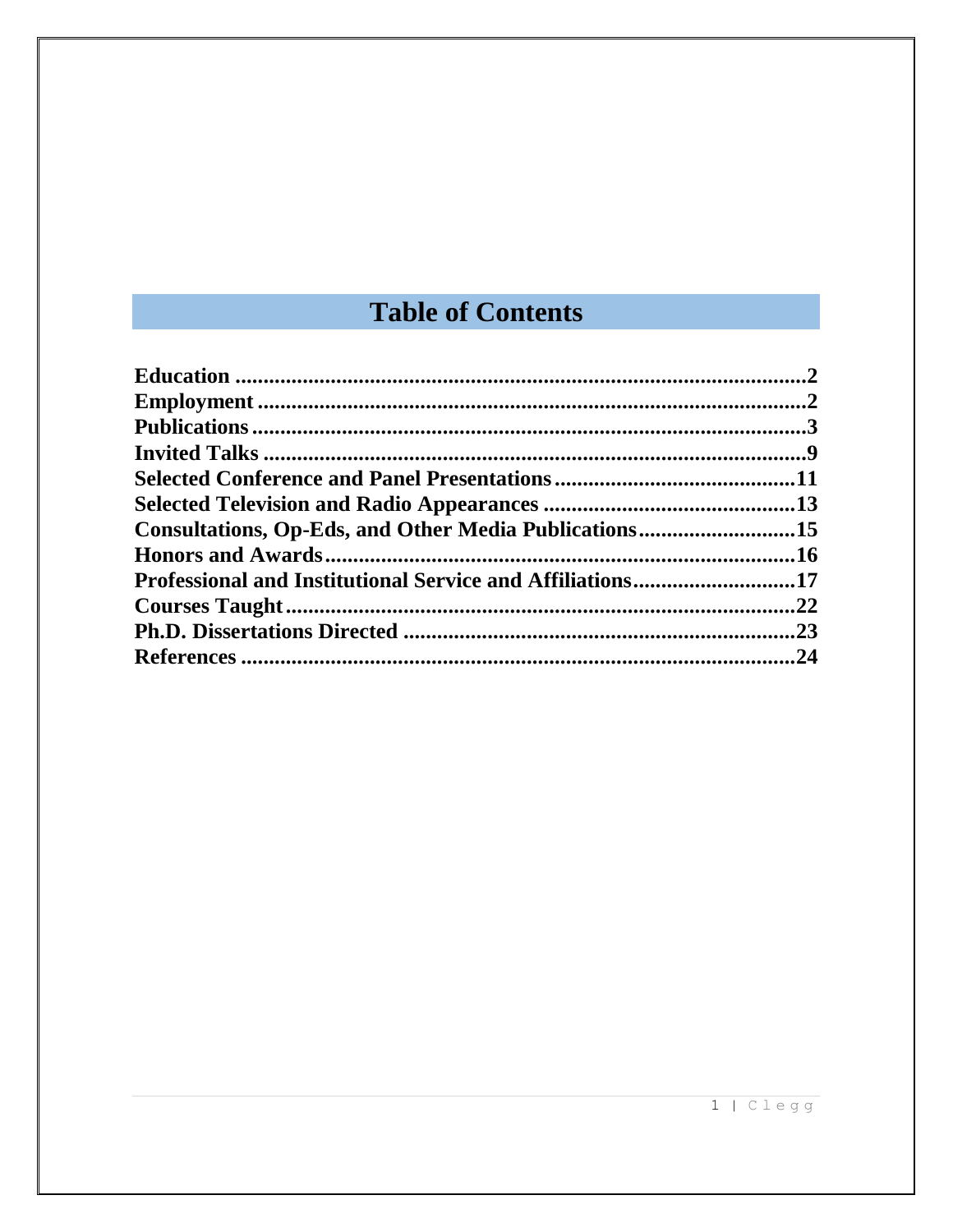### **Claude Andrew Clegg III**

#### **EDUCATION**

- Ph.D. in History, University of Michigan at Ann Arbor, 1995.
- M.A. in History, University of Michigan at Ann Arbor, 1992.
- B.A. in Afro-American Studies and Political Science, University of North Carolina at Chapel Hill, 1989.

#### **EMPLOYMENT**

Teaching Appointments

- 2015 : Lyle V. Jones Distinguished Professor, with joint appointment in the Department of African, African American, and Diaspora Studies and the Department of History, University of North Carolina at Chapel Hill.
- 2004 2015: Professor of History, Indiana University at Bloomington.
- 1998 2004: Associate Professor of History, Indiana University at Bloomington.
- 1995 1998: Assistant Professor of History*,* North Carolina A&T State University, Greensboro.
- 1993 1995: Instructor of History, North Carolina A&T State University, Greensboro.

#### Administrative Appointments

• 2021 – : Chair, Department of African, African American, and Diaspora Studies, University of North Carolina at Chapel Hill.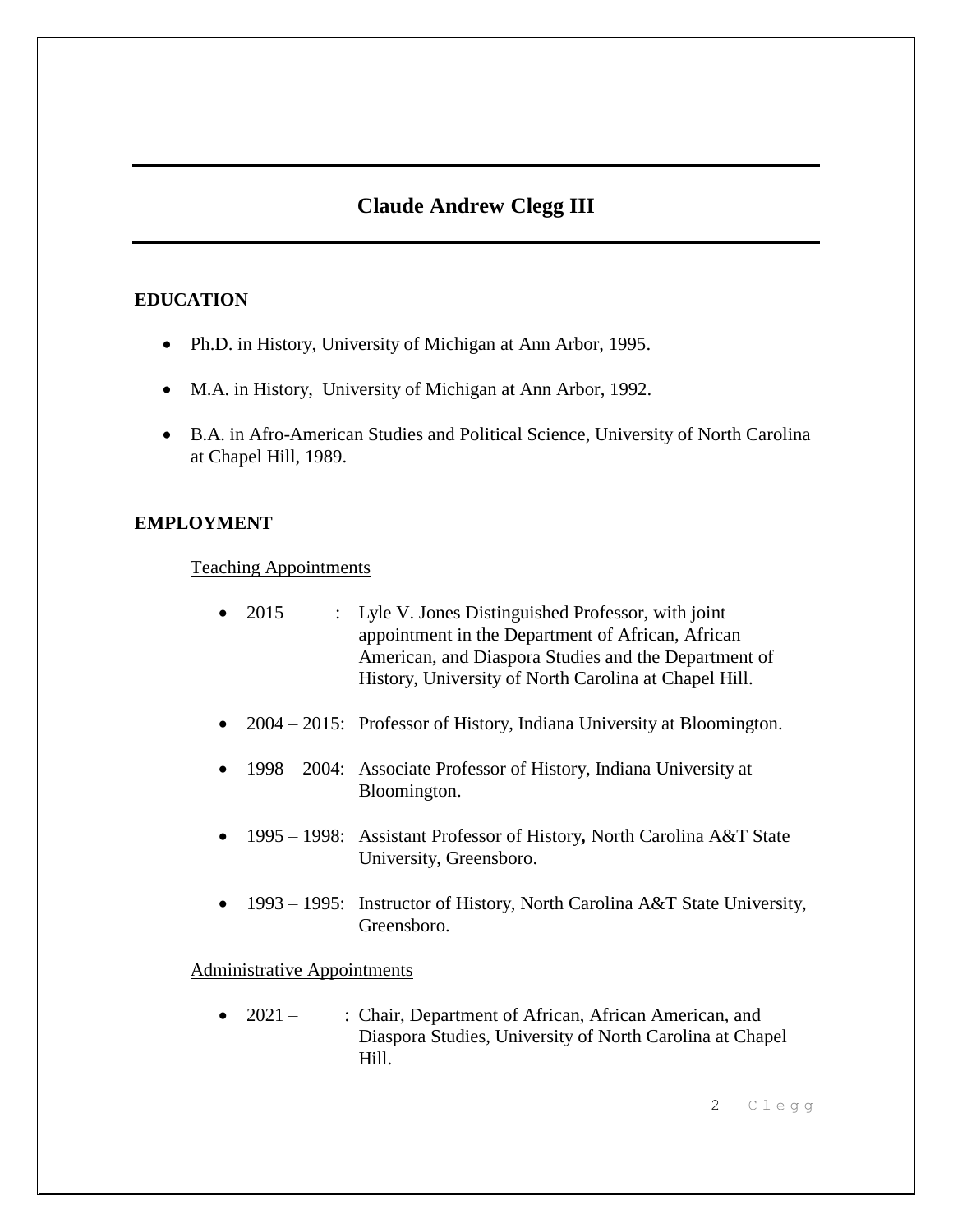- 2018 2021: Director of Curriculum and Teaching Innovation, Department of African, African American, and Diaspora Studies, University of North Carolina at Chapel Hill.
- Fall 2018: Interim Director of Undergraduate Studies, Department of African, African American, and Diaspora Studies, University of North Carolina at Chapel Hill.
- 2014 2015: Associate Vice Provost for Faculty Development  $\&$ Diversity, Office of Faculty & Academic Affairs, Indiana University at Bloomington.
- 2006 2010: Chair, Department of History, Indiana University at Bloomington.
- 2004 2006: Associate Dean for Graduate Education, College of Arts & Sciences, Indiana University at Bloomington.

#### Other Professional Appointments

- Adjunct Professor in the Department of American Studies, University of North Carolina at Chapel Hill, 2017 – present.
- Associate Editor, *Journal of American History*, 2011 2014.
- Editor of the Blacks in the Diaspora book series of Indiana University Press, 2001- 2004.
- Adjunct Professor in the Department of African-American and African Diaspora Studies, Indiana University at Bloomington, 2000 – 2015.
- Adjunct Professor in the African Studies Program, Indiana University at Bloomington, 1999 – 2015.
- Adjunct Professor of the American Studies Program (now Department), Indiana University at Bloomington, 1998 – 2015.

#### **PUBLICATIONS**

Books:

 *The Black President: Hope and Fury in the Age of Obama*. Baltimore, MD: Johns Hopkins University Press, 2021. (Reviewed in the *New York Times*,

3 | Clegg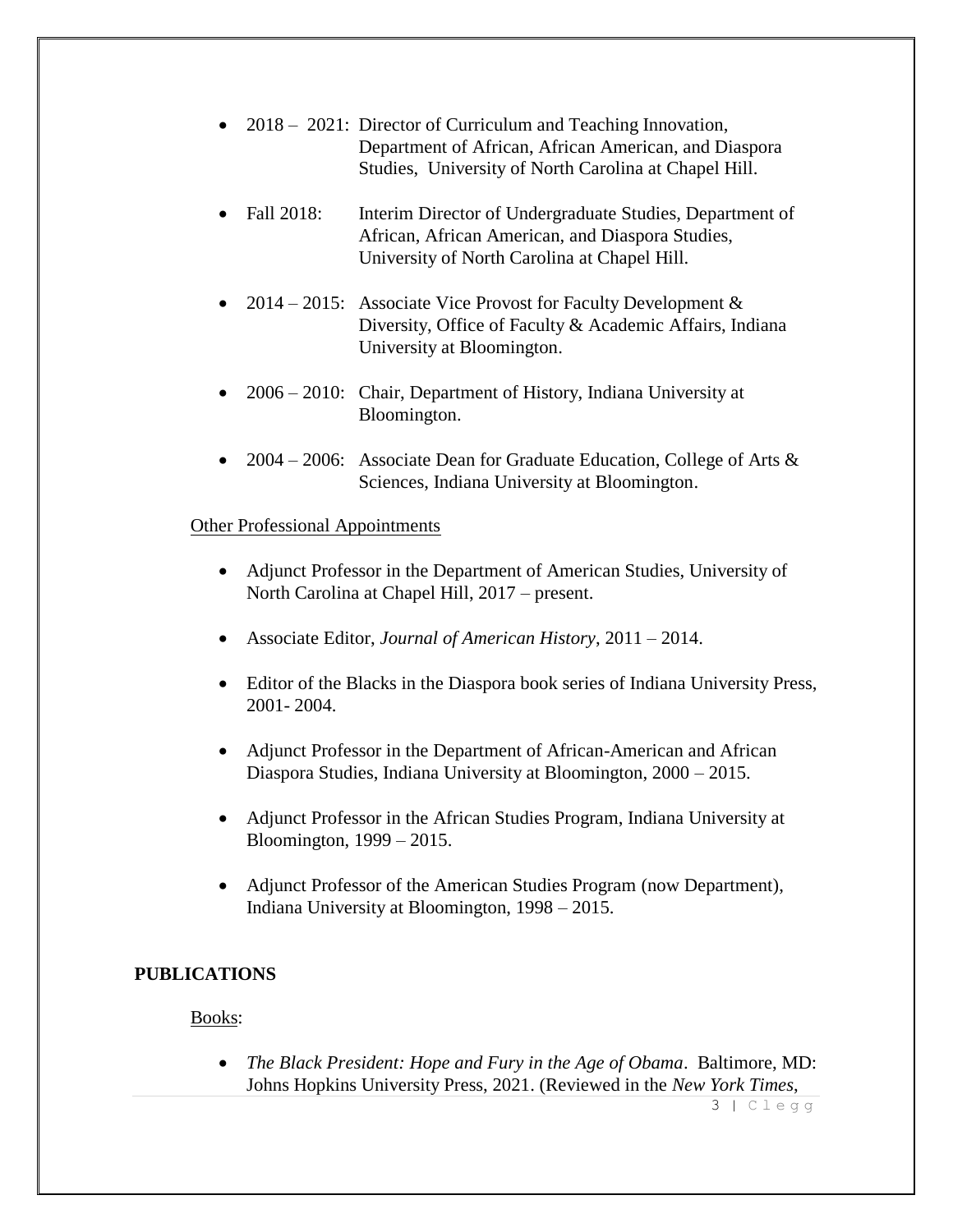*Salon*, *New York Law Journal*, *Times Literary Supplement* (UK), *The Spectator* (UK), *Irish Independent*, *Irish Times*, among other venues. Audiobook and audio CD versions of the book were released concurrently by Dreamscape Media, LLC.)

- *The Life and Times of Elijah Muhammad*. Chapel Hill: University of North Carolina Press, 2014. (This book is a paperback reprint edition of *An Original Man*.)
- *Troubled Ground: A Tale of Murder, Lynching, and Reckoning in the New South*. Urbana and Chicago: University of Illinois Press, 2010, published simultaneously in hardcover and paperback editions. (Reviewed in the *Journal of American History*, *American Historical Review*, *Journal of Southern History*, *Historical Methods*, *African American Review*, *North Carolina Historical Review*, *Florida Historical Quarterly*, *Maryland Historical Magazine*, *Register of the Kentucky Historical Society*, *Louisiana History*, *Indiana Magazine of History*, *Charlotte Observer*, *News & Record* [Raleigh, NC], southernspaces.org, curledup.com, among other venues).
- *The Price of Liberty: African Americans and the Making of Liberia*. Chapel Hill: University of North Carolina Press, 2004, published simultaneously in hardcover and paperback editions. (Reviewed in the *Journal of American History*, *American Historical Review*, *Journal of Southern History*, *African Studies Review*, *International Journal of African Historical Studies*, *Foreign Affairs*, *Choice*, *Books & Culture*, *Diaspora: A Journal of Transnational Studies*, *Liberian Studies Journal*, *North Carolina Historical Review*, *Journal of Mississippi History*, *Charlotte Observer*, among other venues.)
- *An Original Man: The Life and Times of Elijah Muhammad*. New York: St. Martin's Press, 1997; paperback edition, 1998. (Reviewed in the *New York Times*, *New York Review of Books*, *Washington Post*, *Philadelphia Inquirer*, *Los Angeles Times*, *Charlotte Observer*, *Publishers Weekly*, *Library Journal*, *Kirkus Reviews*, *Chronicle of Higher Education*, *Journal of American History*, *American Historical Review*, *Journal of Southern History*, *Journal of Negro History*, *Commentary*, *Newsday*, among other venues. Books On Tape, Inc. released an unabridged audiocassette version of *An Original Man* in February 1999.)

#### Edited Volumes:

 *Africa and the African American Imagination*. Ann Arbor, MI: ProQuest and Schomburg Studies of the Black Experience, 2007. I authored the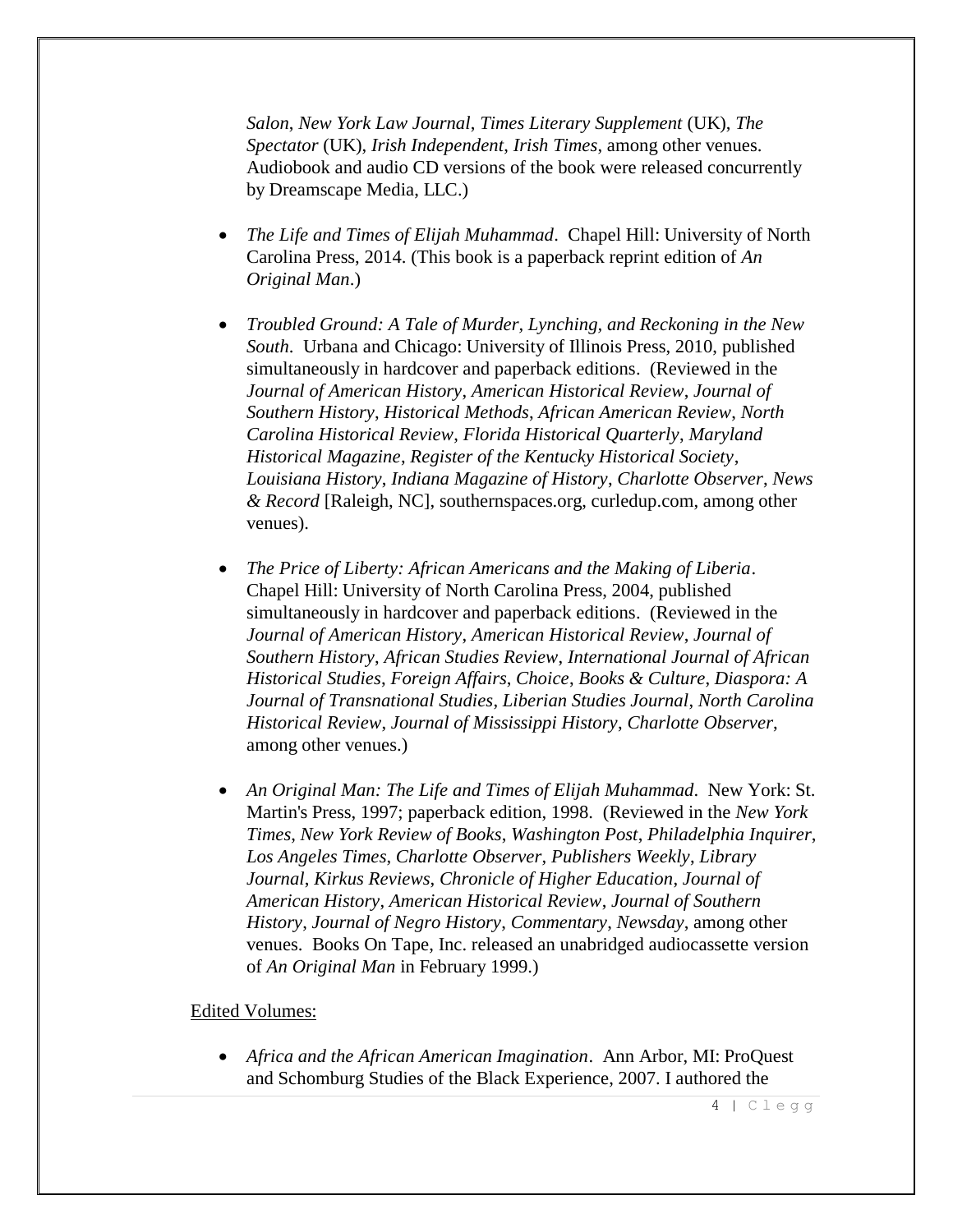introduction of this volume and edited its primary and secondary documents. It was electronically published by ProQuest as part of their 30 volume series entitled "The Black Experience in the Western Hemisphere." The series is co-sponsored by Schomburg Center for Research in Black Culture, New York Public Library.

#### Works in Progress:

• "The President of Africa: The Life and Times of Marcus Garvey" (book under contract with Farrar, Straus, & Giroux).

#### Articles in Scholarly Journals and Edited Volumes:

- "African Americans and the Making of Evangelical Christianities, 1760– 1860," in *The Cambridge History of Religions in America*, vol. 2, ed. Stephen J. Stein. Cambridge: Cambridge University Press, 2012.
- "Malcolm X and Elijah Muhammad," in *The Cambridge Companion to Malcolm X*, ed. Robert Terrill. Cambridge: Cambridge University Press, 2010.
- "'You're Not Ready for Farrakhan': The Nation of Islam and the Struggle for Black Political Leadership, 1984-2000," in *Black Political Organizations in the Post-Civil Rights Era*, eds. Ollie A. Johnson and Karin L. Stanford. New Brunswick, NJ: Rutgers University Press, 2003.
- "Philanthropy, the Civil Rights Movement, and the Politics of Racial Reform,"in *Charity, Philanthropy and Civility in American History*, eds. Lawrence Friedman and Mark McGarvie. New York: Cambridge University Press, 2002.
- "Nation Under Siege: Elijah Muhammad, the FBI, and Police-State Culture in Chicago," in *Police Brutality*, ed. Jill Nelson. New York: W. W. Norton, 2000.
- "The Promised Land, Inc.: Company-Repatriate Relations during the Founding of Freetown, Sierra Leone," in *Moving On: Black Loyalists and the Making of the Afro-Atlantic World*, ed. John Pulis. New York: Garland Publishing Co., 1999.
- "Message from the Wilderness of North America: Elijah Muhammad and the Nation of Islam, c. 1960," *Journal for MultiMedia History* 1.1 (Fall 1998).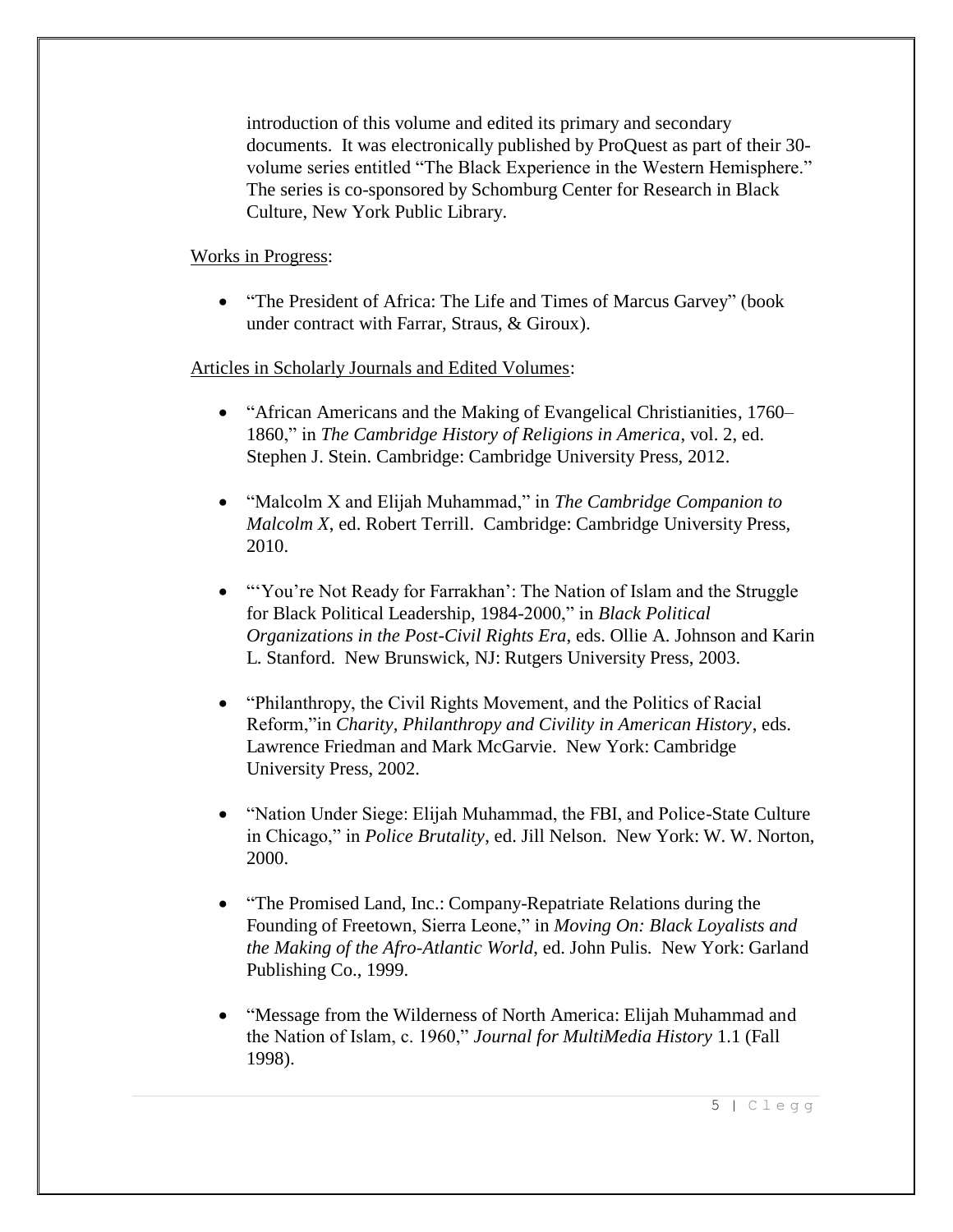- "Rebuilding the Nation: The Life and Work of Elijah Muhammad, 1946-54," *The Black Scholar* 26.3-4 (Fall-Winter 1996): 49-59.
- "A Splendid Type of Colored American: Charles Young and the Reorganization of the Liberian Frontier Force," *International Journal of African Historical Studies* 29.1 (1996): 47-70.

#### Encyclopedia Entries and Other Publications:

- "From Colony to Nation: Liberian Independence and Black Self-Government in the Atlantic World," in *History Now* (Gilder Lehrman Institute), vol. 61 (Fall 2021).
- "African Americans and the Making of Liberia," in *History Now* (Gilder Lehrman Institute), vol. 60 (Summer 2021).
- "Colonization of Liberia," in *The Oxford Encyclopedia of American Social History*, vol. 1, ed. Lynn Dumenil. New York: Oxford University Press, 2012.
- "Booker T. Washington," in *The New Encyclopedia of Southern Culture*, vol. 20, eds. Larry J. Griffin and Peggy Hargis. Chapel Hill: University of North Carolina Press, 2012.
- "The Nation of Islam," in *Encyclopedia of African American History, 1896 to the present:From the Age of Segregation to the Twenty-first Century*, ed. Paul Finkelman. New York: Oxford University Press, 2009.
- Articles on Elijah Muhammad, Malcolm X, and the Organization of Afro-American Unity in *Civil Rights in the United States*, eds.Waldo E. Martin and Patricia Sullivan. New York: Macmillan Reference USA, 2000.
- "The Shifting Meaning of Race in the Nation of Islam since 1975," in *Religion and Social Movements in the African Diaspora*. Occasional Papers Series 1. Indiana University: Department of Afro-American Studies, 2000.

#### Book Reviews:

 Amy K. Bailey and Stewart E. Tolnay, *Lynched: The Victims of Southern Mob Violence* (Chapel Hill: University of North Carolina Press), which appeared in the *North Carolina Historical Review*, 93.4 (October 2016): 424-25.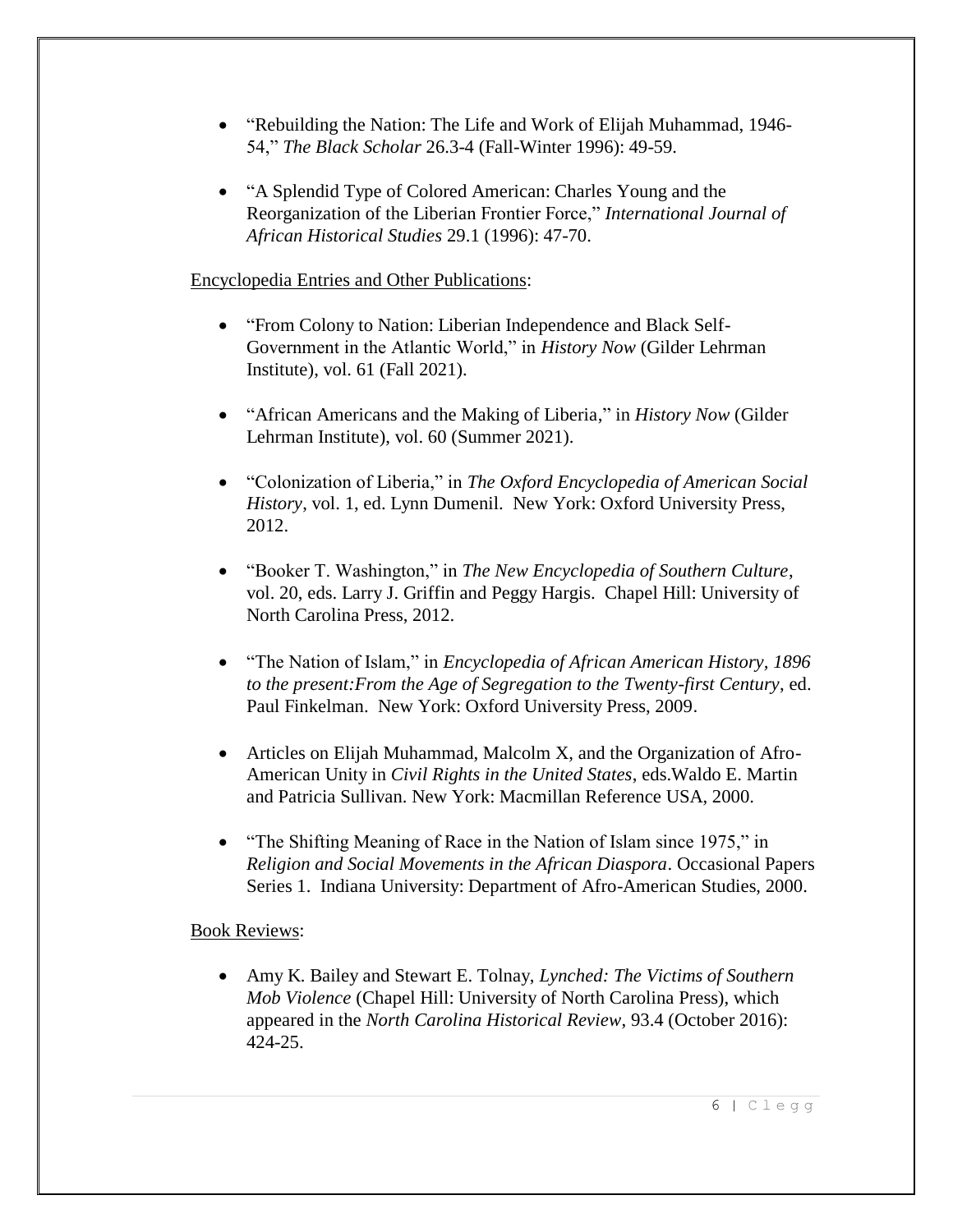- Randy J. Sparks, *Africans in the Old South: Mapping Exceptional Lives Across the Atlantic World* (Cambridge, MA: Harvard University Press, 2016), which appeared in the *Civil War Book Review* (Fall 2016), www.cwbr.com.
- Ashraf H. Rushdy, *The End of American Lynching* (New Brunswick, NJ: Rutgers University Press, 2012), which appeared in the *American Historical Review* 118.2 (April 2013): 552-53.
- Phillip W. Magness and Sebastian N. Page*, Colonization after Emancipation: Lincoln and the Movement for Black Resettlement* (University of Missouri Press, 2011), which appeared in *Diplomatic History* 36.5 (November 2012).
- Ramla M. Bandele, *Black Star: African American Activism in the International Political Economy* (Urbana: University of Illinois Press, 2008), which appeared in the *Journal of American Ethnic History* 31.3 (Spring 2012): 119-21.
- Edward E. Curtis IV and Danielle Brune Sigler, eds., *The New Black Gods: Arthur Huff Fauset and the Study of African American Religions* (Bloomington: Indiana University Press, 2009), which appeared in the *American Historical Review* 116.1 (February 2011): 201-2.
- Amy L. Wood, *Lynching and Spectacle: Witnessing Racial Violence in America, 1890-1940* (Chapel Hill: University of North Carolina Press, 2009), which appeared in the *Southern Quarterly* 48.1 (Fall 2010): 148-52.
- Glenda E. Gilmore, *Defying Dixie: The Radical Roots of Civil Rights, 1919- 1950* (New York: Norton, 2008), which appeared in the *Journal of American History* 97.2 (September 2010): 477-79.
- Brian G. Shellum, *Black Officer in a Buffalo Soldier Regiment: The Military Career of Charles Young* (Lincoln and London: University of Nebraska Press, 2010), which appeared in the *Register of the Kentucky Historical Society* 108.3 (Summer 2010), 296-98.
- Robert J. Norrell, *Up from History: The Life of Booker T. Washington* (Cambridge, Mass., and London: Harvard University Press, 2009), which appeared in the *Journal of Southern History* 76.3 (August 2010): 748-50.
- Mary G. Rolinson, *Grassroots Garveyism: The Universal Negro Improvement Association in the Rural South, 1920-1927* (Chapel Hill: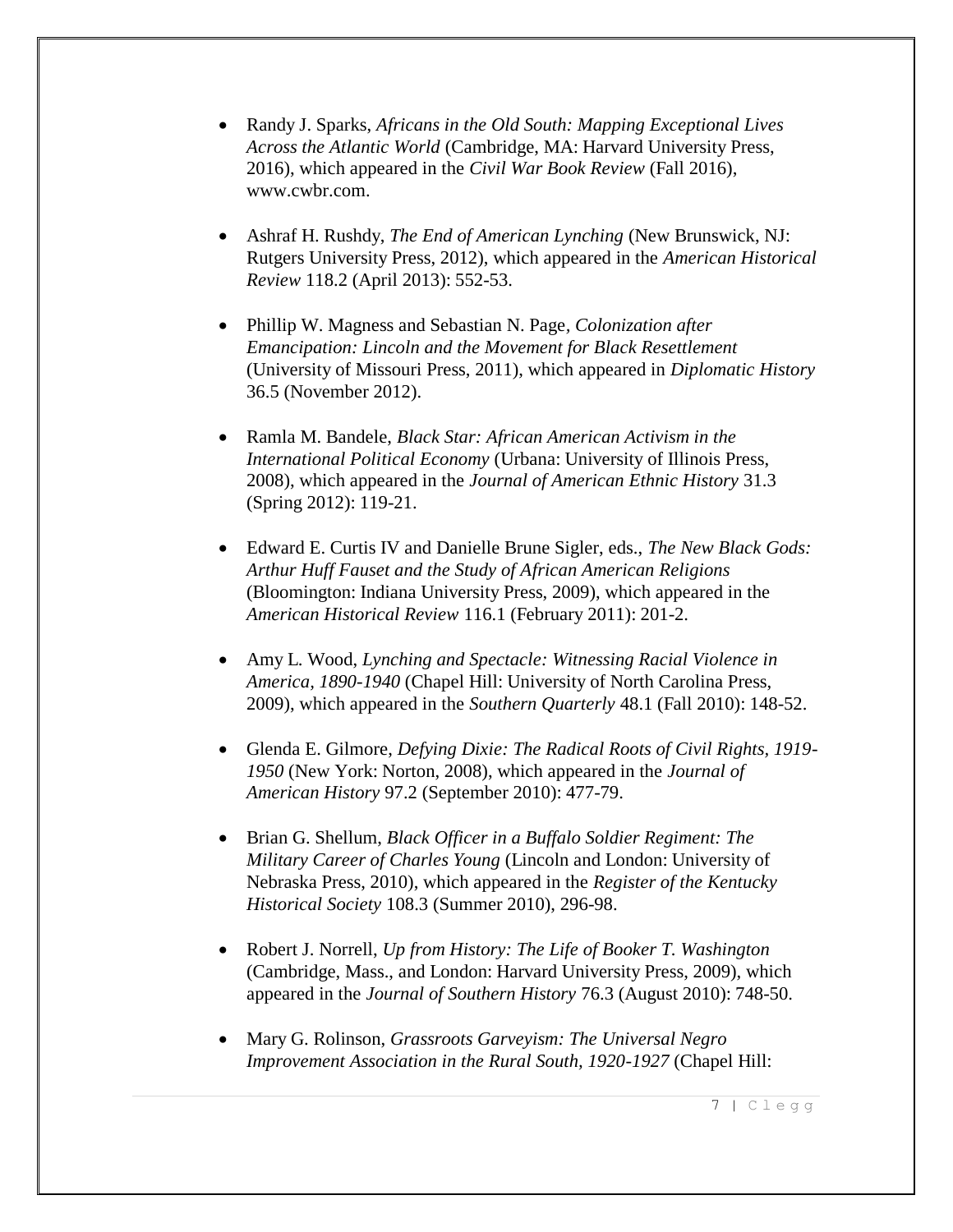University of North Carolina, 2007), which appeared in *Social History* 33.2 (May 2008): 230-32.

- Eric Burin, *Slavery and the Peculiar Solution: A History of the American Colonization Society* (Gainesville: University Press of Florida, 2005), which appeared in the *Journal of American History* 93.2 (September 2006): 514- 15.
- Kenneth C. Barnes, *Journey of Hope: The Back-to-Africa Movement in Arkansas in the Late 1800s* (Chapel Hill: University of North Carolina Press, 2004), which appeared in *Slavery and Abolition*, 27.2 (August 2006), 299-300.
- Jeffrey O. G. Ogbar*, Black Power: Radical Politics and African American Identity* (Baltimore, MD: Johns Hopkins University Press, 2004), which appeared in the *Journal of Southern History*, 72.1 (Feb. 2006), 235-36.
- Ibrahim Sundiata, *Brothers and Strangers: Black Zion, Black Slavery, 1914-1940* (Durham, NC: Duke University Press, 2003), which appeared in the *Journal of American History*, 91.4 (March 2005), 1511-12.
- Lamin Sanneh, *Abolitionists Abroad: American Blacks and the Making of Modern West Africa* (Cambridge: Harvard University Press, 1999), which appeared in the *Journal of American History*, 88.3 (December 2001), 1069.
- Keita Cha-Jua, *America's First Black Town: Brooklyn, Illinois, 1830-1915* (Urbana: University of Illinois Press, 2000), which appeared in *Indiana Magazine of History*, 97.2 (June 2001), 153-54.
- Karl Evanzz, *The Messenger: The Rise and Fall of Elijah Muhammad* (New York: Pantheon Books, 1999), which appeared in the *Middle East Quarterly*, 7.4 (December 2000), 76-77.
- Timothy B. Tyson, *Radio Free Dixie: Robert F. Williams and the Roots of Black Power* (Chapel Hill: University of North Carolina Press, 1999), which appeared in the *American Historical Review*, 105.4 (October 2000), 1345- 46.
- "On Her Own Terms," a book review essay of Marli F. Weiner, *Mistresses and Slaves: Plantation Women in South Carolina, 1830-80* (Urbana and Chicago: University of Illinois Press, 1998); Leslie A. Schwalm, *A Hard Fight For We: Women's Transition from Slavery to Freedom in South Carolina* (Urbana and Chicago: University of Illinois Press, 1997); Chris Dixon, *Perfecting the Family: Antislavery Marriages in Nineteenth-*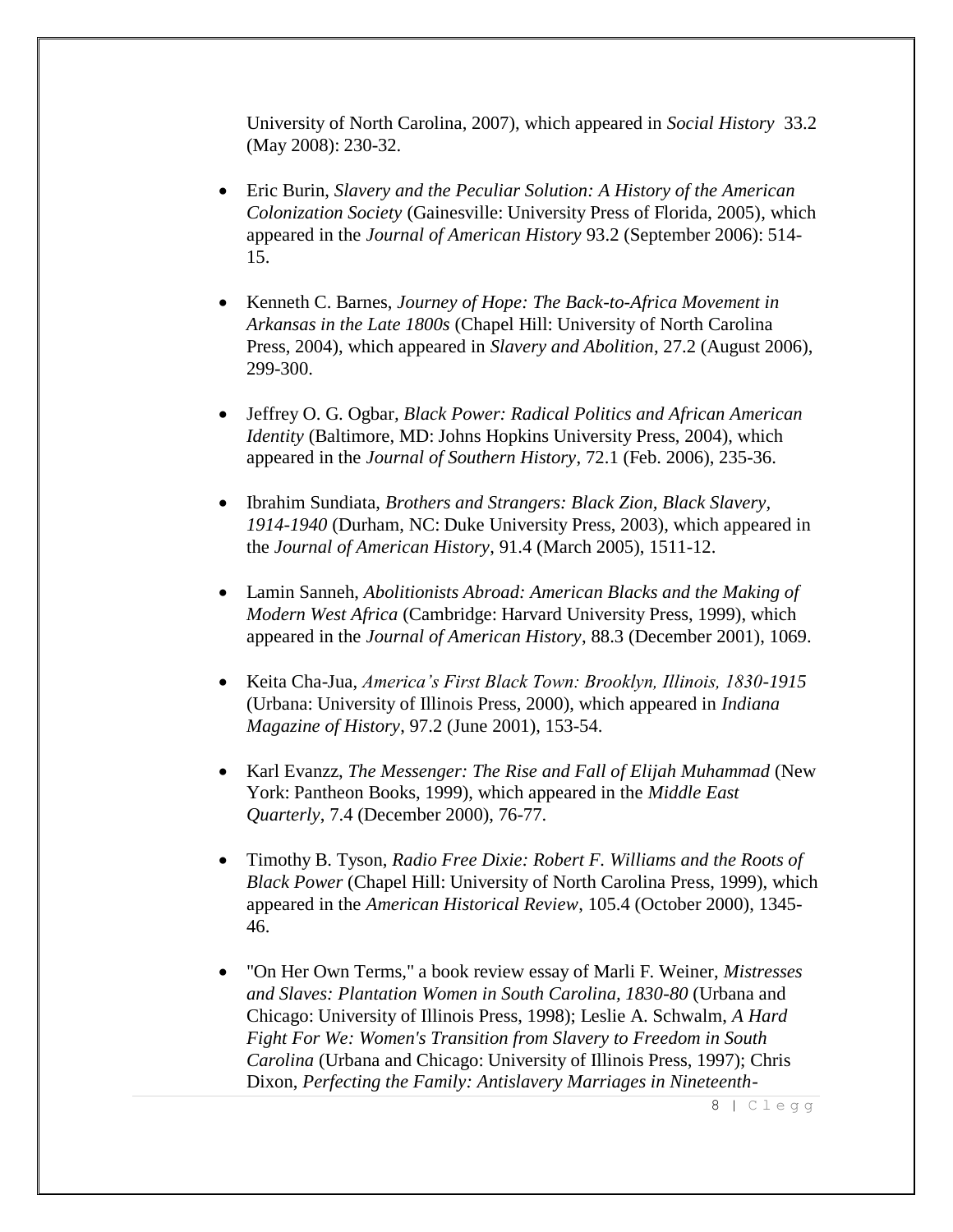*Century America* (Amherst: University of Massachusetts Press, 1997); Judith Weisenfeld, *African American Women and Christian Activism: New York's Black YWCA, 1905-1945* (Cambridge, MA: Harvard University Press, 1997); and Claire C. Robertson, *Trouble Showed The Way: Women, Men, and Trade in the Nairobi Area, 1890-1990* (Bloomington: Indiana University Press, 1997), which appeared in the *Journal of Women's History*, 11.4 (Winter 2000), 176-87.

- Tunde Adeleke, *UnAfrican Americans: Nineteenth-Century Black Nationalists and the Civilizing Mission* (Lexington: University of Kentucky Press, 1998), which appeared in the *Journal of American History*, 86.2 (September 1999), 772-73.
- Murray Friedman, *What Went Wrong? The Creation & Collapse of the Black-Jewish Alliance* (New York: The Free Press, 1995); Seth Forman, *Blacks in the Jewish Mind: A Crisis of Liberalism* (New York: New York University Press, 1998), which appeared in the *American Historical Review*, 104.2 (June 1999), 954-56.
- Yvonne Yazbeck Haddad and Jane Idleman Smith, eds., *Muslim Communities in North America* (Albany: State University of New York Press, 1994), which appeared in the *Journal of American History*, 85.3 (December 1998), 1053-54.
- Grace Elizabeth Hale, *Making Whiteness: The Culture of Segregation in the South, 1890-1940* (New York: Pantheon, 1998), which appeared in *Brightleaf*, 1.4 (Fall 1998), 21-22, 43.
- Patience Essah, (Charlottesville: University Press of Virginia, 1996), which appeared in H-CivNet Reviews, Michigan State University, East Lansing, April 1997 (http://www.h-net2.msu.edu/reviews).
- Santosh C. Saha, *A History of Agriculture in Liberia, 1822-1970: Transference of American Values* (Edwin Mellon Press, 1990), which appeared in the *International Journal of African Historical Studies*, 27.3 (1994): 681-82.

#### **INVITED TALKS**

 "Ella Baker, Barack Obama, and the Long Struggle for Equal Rights." Invited speaker and panel discussant for UNC Carolina Public Humanities Summer 2021 Virtual Programs, June 19, 2021.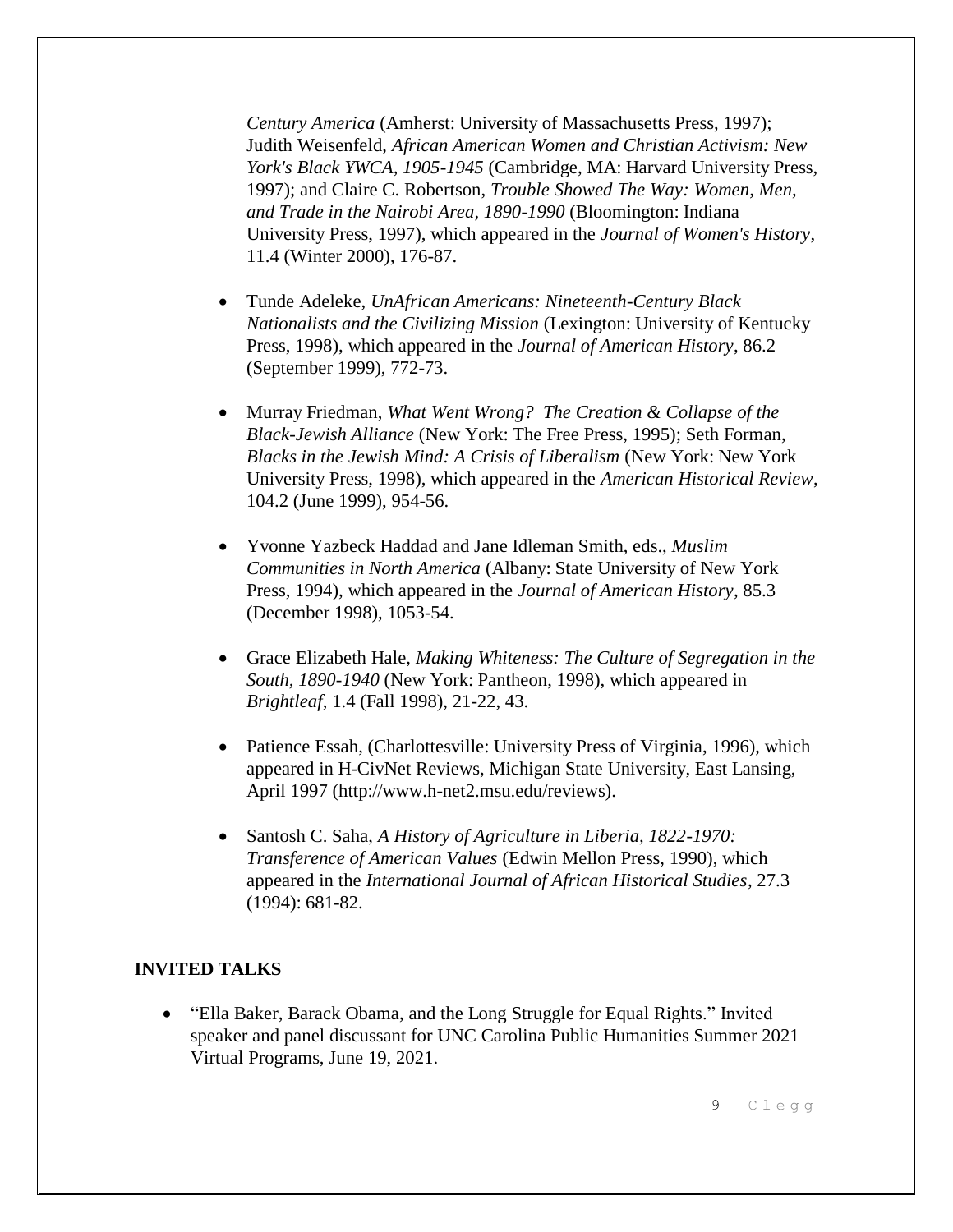- "From Africa to America: A Journey through Black History." Invited speaker for the World Affairs Council of Charlotte Distinguished Speaker Series, via Zoom.com, June 9, 2021.
- Featured speaker for African American History Month presentation, Wells Fargo Bank, N.A., via Zoom.com, February 26, 2021.
- Featured speaker for Virtual Black History Seminar, Deloitte & Touche LLP, via Zoom.com, February 26, 2021.
- Featured speaker for Black History sessions of Lunch & Learn program, Deloitte & Touche LLP, via Zoom.com, July 23, 2020.
- "Hope and Fury: Toward a History of African Americans during the Obama Years." Invited speaker for the Distinguished Lecture in African American History, Center for African American History and Nicholas D. Chabraja Center for Historical Studies, Northwestern University, Evanston, Illinois, April 12, 2018.
- "Black America in the Age of Obama: The Challenge of Historicizing the Recent Past." Invited speaker for the Dale Somers Memorial Lecture, Department of History, Georgia State University, Atlanta, April 6, 2018.
- "The Founding of Liberia." Invited speaker for the "International Year: Liberia" campaign, Des Moines Area Community College, Ankeny and Urban (Des Moines) campuses, Iowa, October 25, 2017.
- "Hope and Fury: Thinking Historically about the Obama Presidency." Invited speaker for 26<sup>th</sup> Annual Earlie E. Thorpe Memorial Lecture, Department of History, North Carolina Central University, Durham, October 23, 2016.
- "A Town, a Photograph, and a Lynching Close to Home." Invited speaker for the John Francis Bannon 2013 Annual Lecture, Department of History, Saint Louis University, St. Louis, Missouri, April 25, 2013.
- "A Chance Encounter with a Lynching Close to Home." Keynote speech delivered as part of "Without Sanctuary: A Conference on Lynching and the American South," University of North Carolina at Charlotte, October 11, 2012.
- "Confronting Lynching: An Academic and Personal Perspective." Delivered at the *Without Sanctuary/Lynching Photography* teachers institute, National Underground Railroad Freedom Center, Cincinnati, Ohio, March 13, 2010.
- "A Historical View of the Nation of Islam." Delivered at the University of Houston, February 22, 2010 (sponsored by the African American Studies Program).

10 | Clegg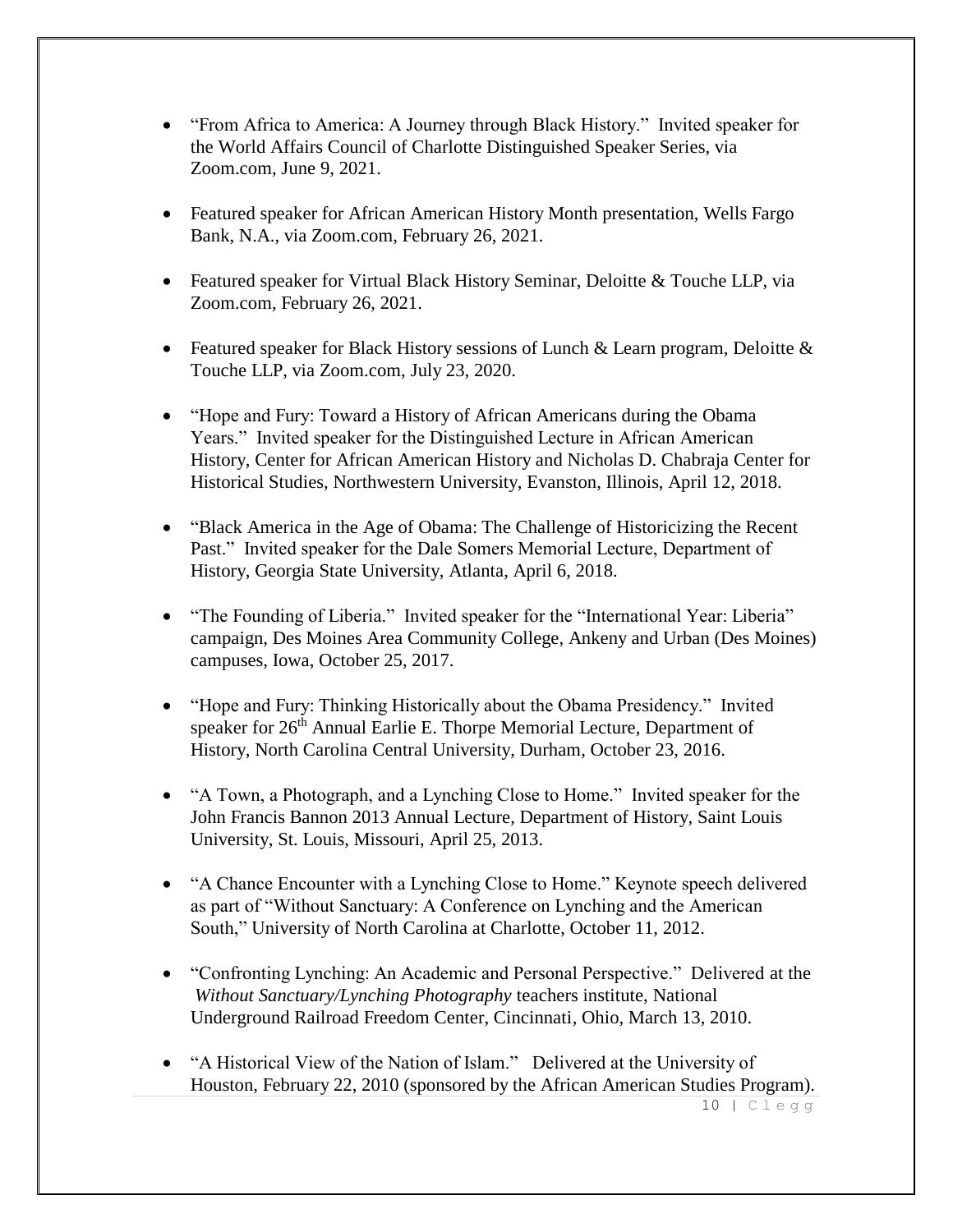- "Elijah Muhammad and Malcolm X." Delivered at Purdue University, West Lafayette, Indiana, February 24, 2000.
- "The Life of Elijah Muhammad." Delivered at Millersville University (Millersville, PA), November 16, 1998.
- "Finding Her Place: Some Comments on African-American Women and Antebellum Emigration to Liberia." Delivered at Ohio State University, February 19, 1998.
- "The Allure of Africa: African-American Emigrants and the Making of Liberia." Delivered at the State University of New York at Albany, November 17, 1997.
- "Elijah's Journey: A Comment on Sources." Delivered at the North Carolina Library Association conference, Raleigh, October 10, 1997.
- "Elijah Muhammad and the Nation of Islam." Delivered at the University of North Carolina at Wilmington, February 6, 1997.

#### **SELECTED CONFERENCE AND PANEL PRESENTATIONS**

- Panelist, "Actions in Faith and Justice Community Program," Salisbury Civic Center, Salisbury, North Carolina, August 6, 2017 (panel discussion of 1906 Salibury lynching and it implications for contemporary race relations).
- Presenter, "Pan-Africanism and the Making of a Global Identity," part of the African Diaspora Fellows Program Summer Institute, Duke University, July 13, 2016.
- Moderator for session entitled "Global Garveyism: From the Margins to the Center," African American Intellectual History Society conference, University of North Carolina, Chapel Hill, March 11, 2016.
- Presenter at session entitled "Public Universities, the Humanities, and Education in North Carolina," sponsored by the Program in the Humanities and Human Values, University of North Carolina at Chapel Hill, October 10, 2015.
- Panelist in plenary session entitled "The Wider Context and Implications of the *Amistad* Affair," part of the "Rising Up: Hale Woodruff's Murals at Talladega College" symposium, New York University, October 4, 2013.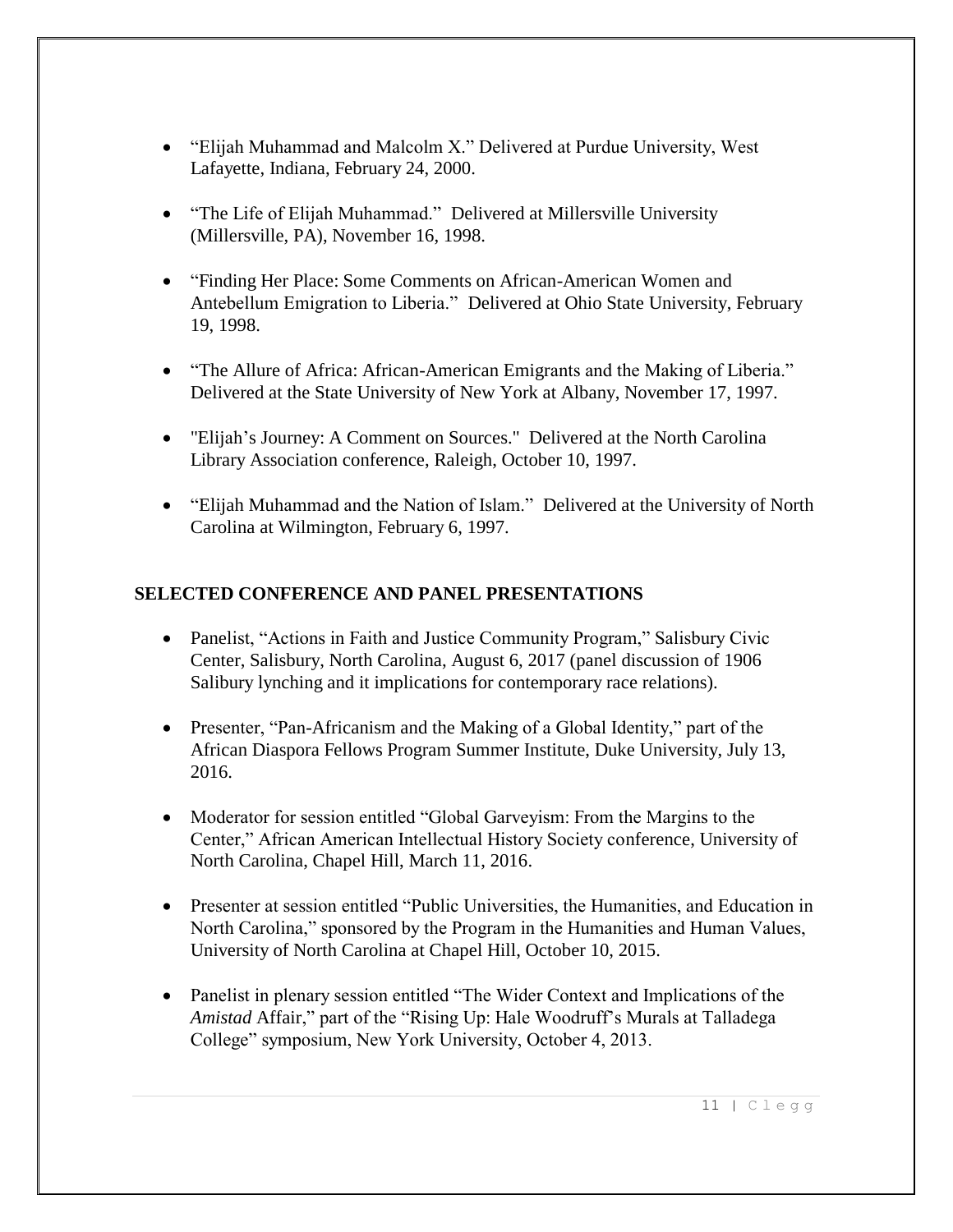- Discussant in roundtable entitled "Race, Memoir, and History," Organization of American Historians, Milwaukee, Wisconsin, April 19, 2012.
- Presenter, "Teaching the Civil Rights Movement," as part of the Teaching American History Summer Institute, sponsored by the U.S. Department of Education, Indiana University, and the Monroe County Community School Corporation, June 15, 2011.
- Panelist in seminar on Liberia, sponsored by the Army Directed Studies Office (US Department of Defense), Springfield, Virginia, July 21, 2010.
- Participant in panel discussion of Robert Norrell's *Up from History: The Life of Booker T. Washington*, Association for the Study of African American Life and History conference, Cincinnati, Ohio, October 3, 2009.
- Chaired panel entitled "Historical Perspectives on Liberia," Liberian Studies Association conference, Bloomington, Indiana, March 26, 2007.
- Discussant for "The Atlantic Paradigm: A Roundtable," Indiana University, April 20, 2007.
- Commentator for session entitled "America in Africa: African Americans and the Colonization Movement in Antebellum America." Organization of American Historians conference, Washington, D.C., April 20, 2006.
- Commentator for session entitled "Islamic Communities in the United States." Organization of American Historians conference, San Jose, California, April 3, 2005.
- "'It is a new Country': Impressions of Liberia in the Letters of North Carolina Emigrants." Delivered at the Association for the Study of the Worldwide African Diaspora conference, Northwestern University, Evanston, Illinois, October 4, 2003.
- "African-American Women and the Making of Liberia." Delivered at the  $18<sup>th</sup>$ Annual Symposium on African American Culture and Philosophy, Purdue University, West Lafayette, Indiana, March 23, 2002.
- "The Womenfolk: A Statistical Portrait of Female Emigrants from North Carolina to Liberia, 1825-1843." Delivered at the African Studies Association conference, Houston, Texas, November 16, 2001.
- "Black North Carolinians and the Making of the Methodist Church in Liberia, 1825-1893: Some Observations." Delivered at the Southern Intellectual History Circle conference, Indiana University, Bloomington, February 23, 2001.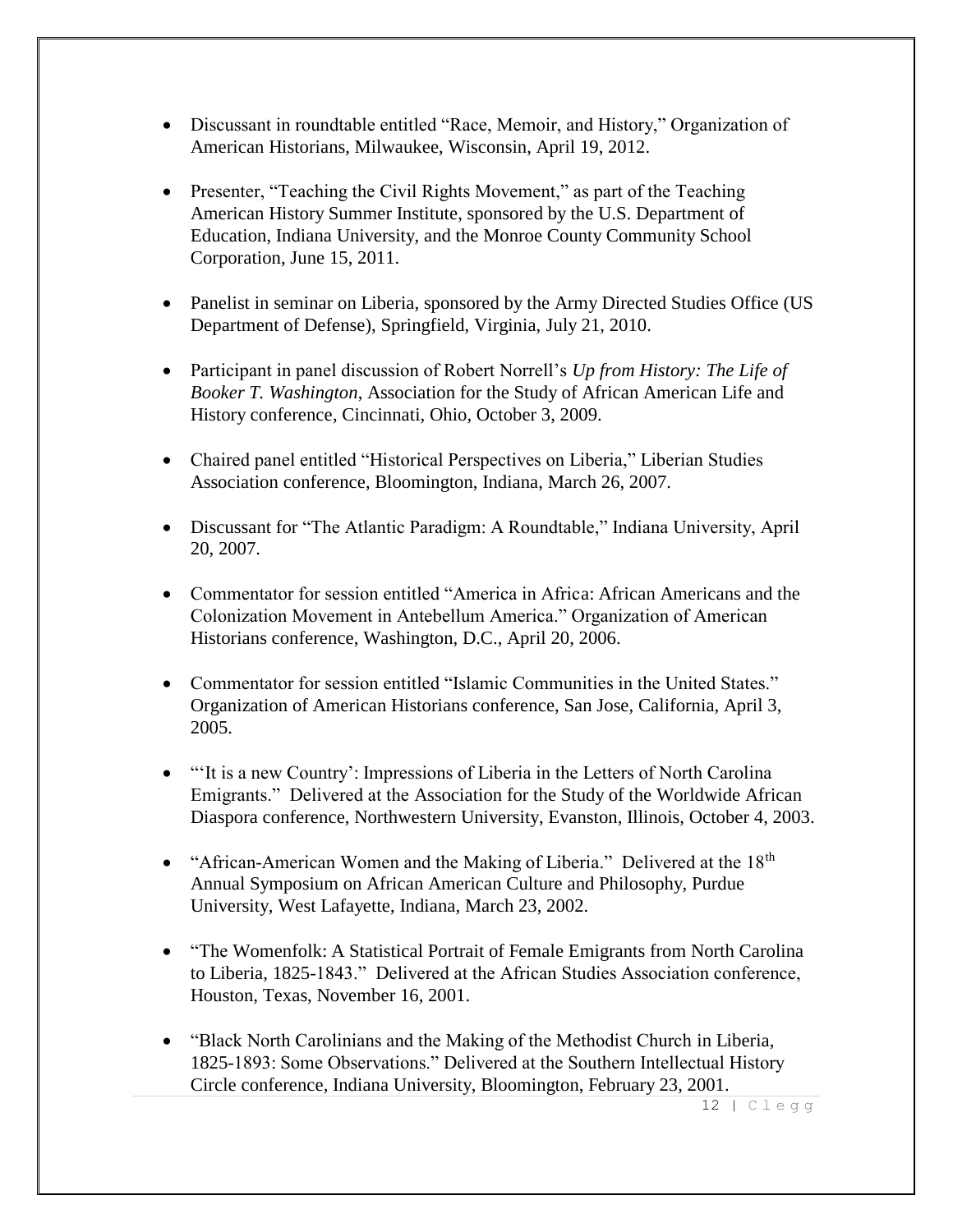Member of panel discussion entitled "Solitary Scholars?: Balancing Personal and Professional Lives." Organization of American Historians conference, St. Louis, Missouri, April 1, 2000.

#### **SELECTED TELEVISION, RADIO, PODCAST, & INTERNET APPEARANCES**

- Interview on the Liberian Bicentennial, #RolandMartinUnfiltered, January 24, 2022 (*The Price of Liberty*). Https://www.youtube.com/watch?v=gxnpQpO3cLI.
- "Claude Clegg, The Black President: Hope and Fury in the Age of Obama," The Last Negroes at Harvard podcast, January 27, 2022. Https://podcasts.apple.com/us/podcast/claude-clegg-the-black-president-hope-andfury-in/id1521268233?i=1000549169994.
- "Book Breaks," Gilder Lehrman Institute of American History, November 21, 2021 (on *The Black President*).
- Interview with Eric Schubring, WOJB-FM (NPR, Duluth, MN), October 26, 2021 (on *The Black President*).
- "The Morning Show" (with Greg Berg), WGTD-FM (NPR, Milwaukee, WI), October 26, 2021 (on *The Black President*). Https://www.wgtd.org/playlist/morning-show/hope-and-fury-age-obama-authorclaude-clegg.
- "The Black President, an interview on Barack Obama with Claude A. Clegg," [Abridged] Presidential Histories (44.A) podcast, October 18, 2021. Https://aph.buzzsprout.com/968959/9377661-44-a-the-black-president-aninterview-on-barack-obama-with-claude-a-clegg.
- "A Conversation with Claude Clegg, author of *The Black President: Hope and Fury in the Age of Obama*," cosponsored by Flyleaf Bookstore and UNC Carolina Public Humanities, Chapel Hill, North Carolina, October 14, 2021. Https://www.youtube.com/watch?v=yNczWCQpe8Q.
- Interview on the "Ron Van Dam Show" (Boston, MA), October 12, 2021 (on *The Black President*). Https://ronvandam.podbean.com/e/101421-check-out-registeroddity-to-be-president/.
- "Unplugged & Totally Uncut" (with Arroe Collins), iHeart Radio & Podcast, October 12, 2021 (on *The Black President*). Https://heliumradio.com/podcast/claude-a-clegg-iii-releases-the-black-president/.

13 | Clegg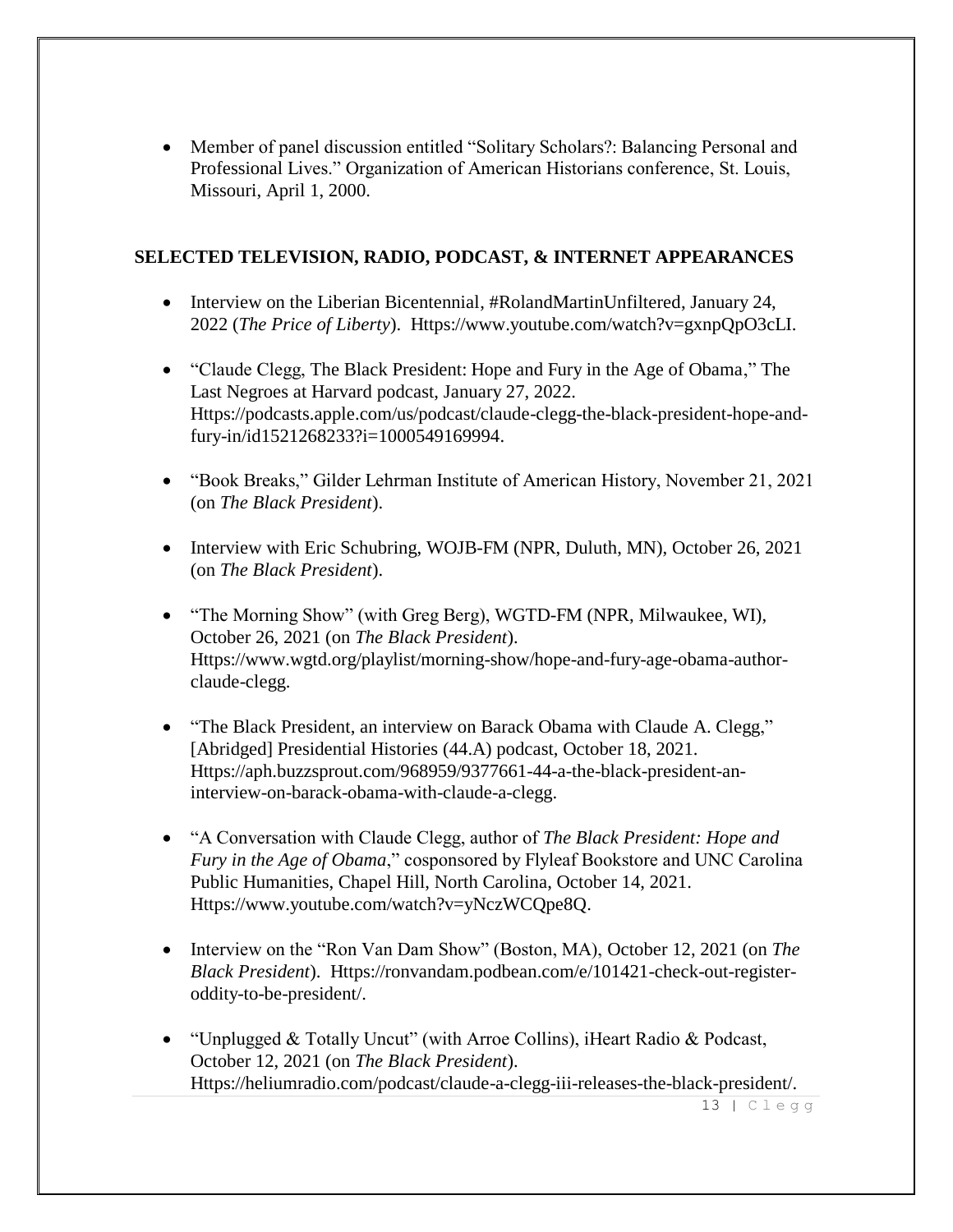- Interview on "Conversations Live," WYAD-FM (Jackson, MS), October 12, 2021 (on *The Black President*). Https://www.youtube.com/watch?v=7Ki3qbcKIms.
- Interview on the "Kim Carson Show," podcast & syndicated (Michigan), October 12, 2021 (on *The Black President*). Https://www.youtube.com/watch?v=IqawCcJn2Qo.
- Interview on "Conversations," Kansas Public Radio (regional Kansas), October 12, 2021 (on *The Black President*). Https://kansaspublicradio.org/blog/danskinner/conversations-claude-clegg-iii-black-president-hope-and-fury-age-obama.
- Interview on the "Julee Jones Show," KPRS-FM (Kansas City, MO), October 12, 2021 (on *The Black President*). Https://www.kprs.com/2021/10/12/hot-readinterview-the-black-president-hope-and-fury-in-the-age-of-obama/.
- Interview on "Roundtable," WAMC-NPR and PRI (regional Northeast), October 12, 2021 (on *The Black President*). Https://www.wamc.org/podcast/theroundtable/2021-10-12/the-black-president-by-claude-clegg.
- Interview on "Perspectives with Condace Pressley," WSB-FM/AM, KISS-FM, WSRV-FM (Atlanta, GA), October 12, 2021 (on *The Black President*). Https://www.kiss104fm.com/on-air/perspectives-podcast/.
- Interview on "Pat Thurston Show," KGO-AM (San Francisco, CA), October 12, 2021 (on *The Black President*). Https://omny.fm/shows/the-pat-thurstonshow/october-12-2021-pat-thurston-the-black-president-h.
- Podcast #60: "Claude Clegg 'The Black President'," Axelbank Reports History and Today, October 2021. Https://podcasts.apple.com/us/podcast/axelbank-reportshistory-and-today/id1521053272?i=1000537571780.
- "VERIFY: No, the Juneteenth holiday was not started after the death of George Floyd" (interview regarding Juneteenth), WCNC Charlotte, June 16, 2021. Https://www.wcnc.com/article/news/verify/verify-no-juneteenth-not-started-georgefloyd/275-c1a9e361-0da7-4748-aa1c-da77f52eabfb.
- "Our America: Black Freedom" (episode on Juneteenth), ABC7 News, June 14, 2021. Https://abc7.com/our-america/our-america-black-freedom-%7C-watch-fullepisode-/10788534/.
- "History of Elijah Muhammad and the Nation," interview on Barbershop Conversations, YouTube channel, March 18, 2021. Https://www.youtube.com/watch?v=EwhSQkenNf4.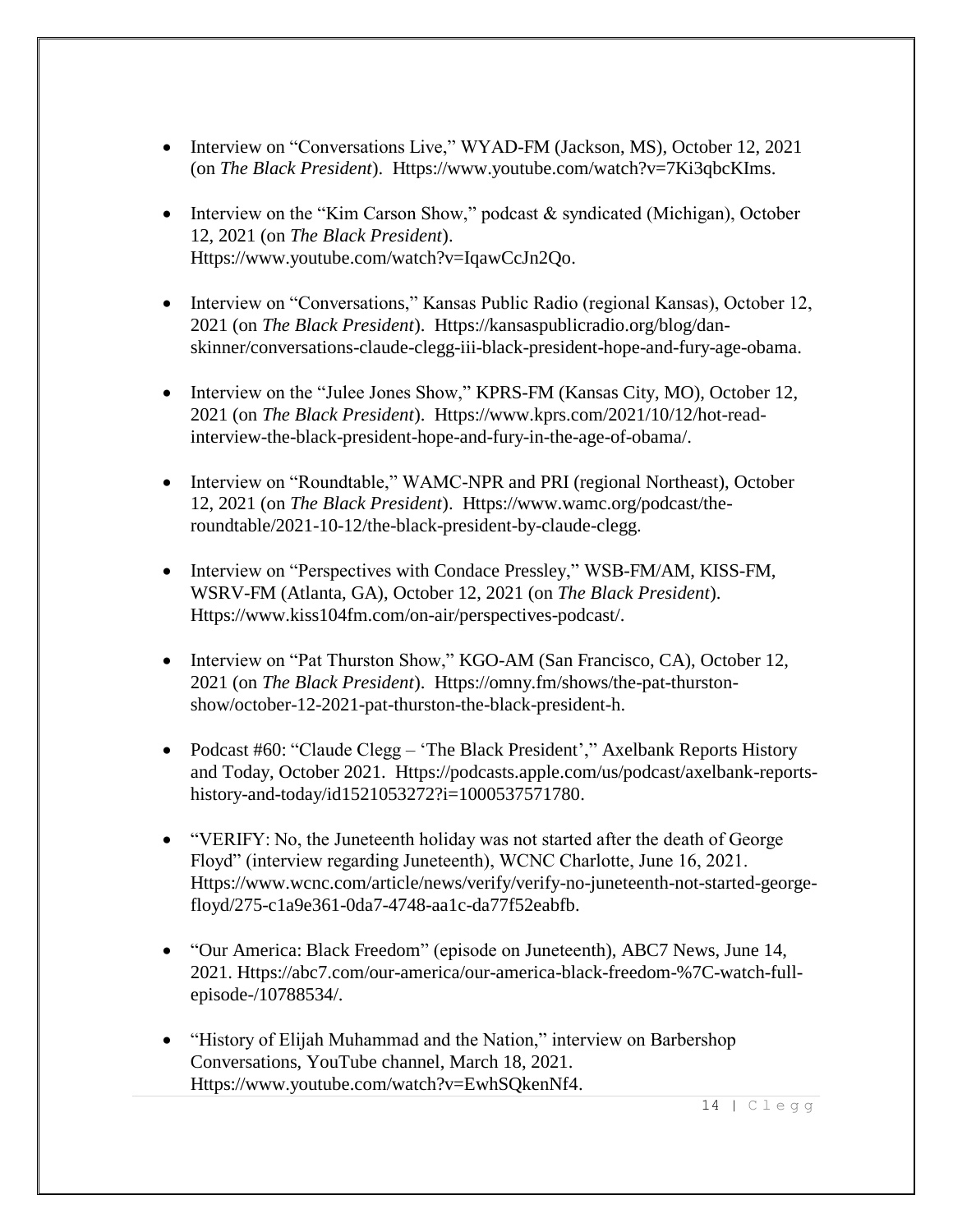- Expert panel discussion with ABC11 WTVD (Raleigh-Durham, NC), broadcast October 22, 2020 (on the presidential debate between Donald Trump and Joe Biden). Https://abc11.com/politics/trump-vs-biden-abc11-post-presidential-debateanalysis-with-experts/7222552/.
- Interview with ABC11 WTVD (Raleigh-Durham, NC), broadcast June 24, 2020 (on Confederate monuments). Https://abc11.com/society/statues-tributes-tohistoric-figures-under-scrutiny/6262562/.
- Interview with C-SPAN "Cities Tour," broadcast January 18 & 19, 2020, C-SPAN2 (discussion of *The Price of Liberty*). Https://www.c-span.org/video/?468034-1/theprice-liberty.
- "Charlotte Talks," National Public Radio (Charlotte, NC), October 8, 2012 (discussion of *Troubled Ground*).
- "Noon Edition," National Public Radio, recorded at affiliate station WFIU, Bloomington, IN, May 14, 2004.
- "To the Best of Our Knowledge," National Public Radio, recorded at affiliate station WUNC, Chapel Hill, NC, May 7, 1997 (discussion of *An Original Man*).
- Interview with the American Urban Radio Network, Pittsburgh, PA, April 29, 1997 (discussion of *An Original Man*).
- Interview with "Booknotes," C-SPAN, Washington, DC, March 30, 1997. (Excerpts from this interview appear in Brian Lamb, Booknotes: Life Stories [New York: Random House, 1999], 231-36.) https://www.c-span.org/video/?79045-1/anoriginal-man-elijah-muhammad
- "America's Black Forum," Washington, DC, March 30, 1997 (discussion of *An Original Man*).
- Interview with "Talk of the Nation," National Public Radio, broadcast from affiliate station WUNC, Chapel Hill, NC, March 17, 1997 (discussion of *An Original Man*).
- "B.E.T. Talk," Black Entertainment Television, Washington, DC, February 19, 1997 (discussion of *An Original Man*).
- "New York & Company," WNYC-AM (National Public Radio local affiliate), February 18, 1997 (discussion of *An Original Man*).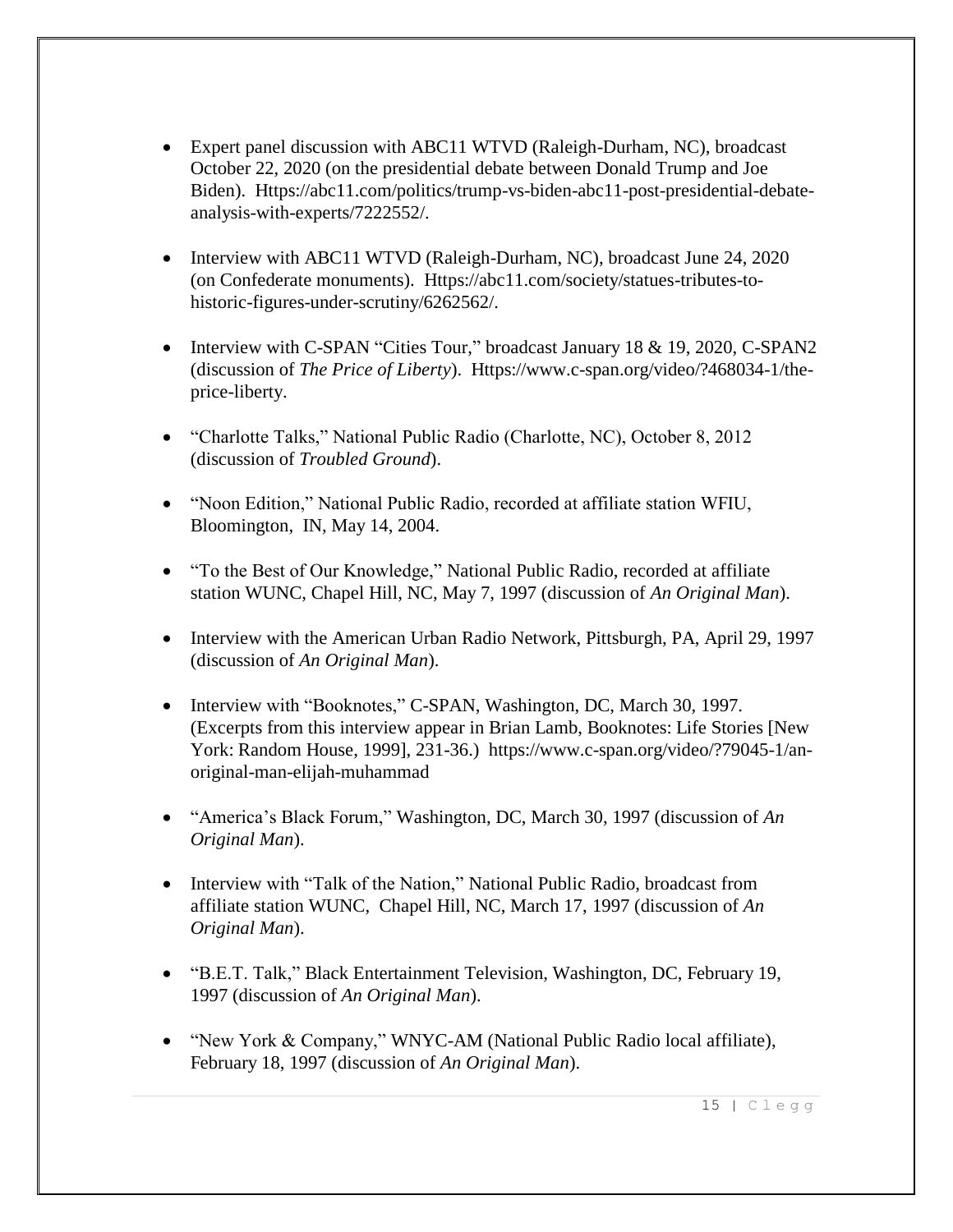#### **CONSULTATIONS, OP-EDS, AND OTHER MEDIA PUBLICATIONS**

- "Top 10 Book about US Presidents" (op-ed), *The Guardian*, January 19, 2022. Https://www.theguardian.com/books/2022/jan/19/top-10-books-about-uspresidents-claude-a-clegg-the-black-president.
- Consultant for the College Board (regarding development of a high school course in African American Studies for advanced placement [AP] credit), 2021.
- Historical Accuracy Consultant for movie adaptation of Delia Owens's novel, *Where the Crawdads Sing*, 2021.
- Interview regarding Southern Monuments and Memorials, Southern Vision Alliance, September 9, 2020. Https://southernvision.org/historians-respond-to-100-racist-southern-memorials-coming-down/.
- Interview regarding the Martin Luther King Jr. holiday, *Daily Tar Heel*, January 15, 2018. Https://www.dailytarheel.com/article/2018/01/qanda-clegg-1115.
- "Claude A Clegg III: Resolution Positions Salisbury at Vanguard of History" (oped), *Salisbury Post*, January 13, 2019. Https://www.salisburypost.com/2019/01/13/claude-a-clegg-iii-resolution-positionssalisbury-at-vanguard-of-history/.
- "Nation Settled by Ex-slaves Struggles for Unity" (interview), CNN.com, December 3, 2004. Https://www.cnn.com/2004/WORLD/africa/07/23/twih.liberia/index.html.

#### **HONORS AND AWARDS**

- One of three finalists for the 2022 PROSE Award for Biography & Autobiography, sponsored by the Association of American Publishers (for *The Black President*).
- Senior Faculty Research and Scholarly Leave, University of North Carolina at Chapel Hill, awarded February 2017 (for Spring 2018).
- Ellison Fellowship, Institute for the Arts and Humanities, University of North Carolina at Chapel Hill, awarded November 2016 (for Fall 2017).
- Black Faculty and Staff Student Choice Award, Indiana University at Bloomington, 2012.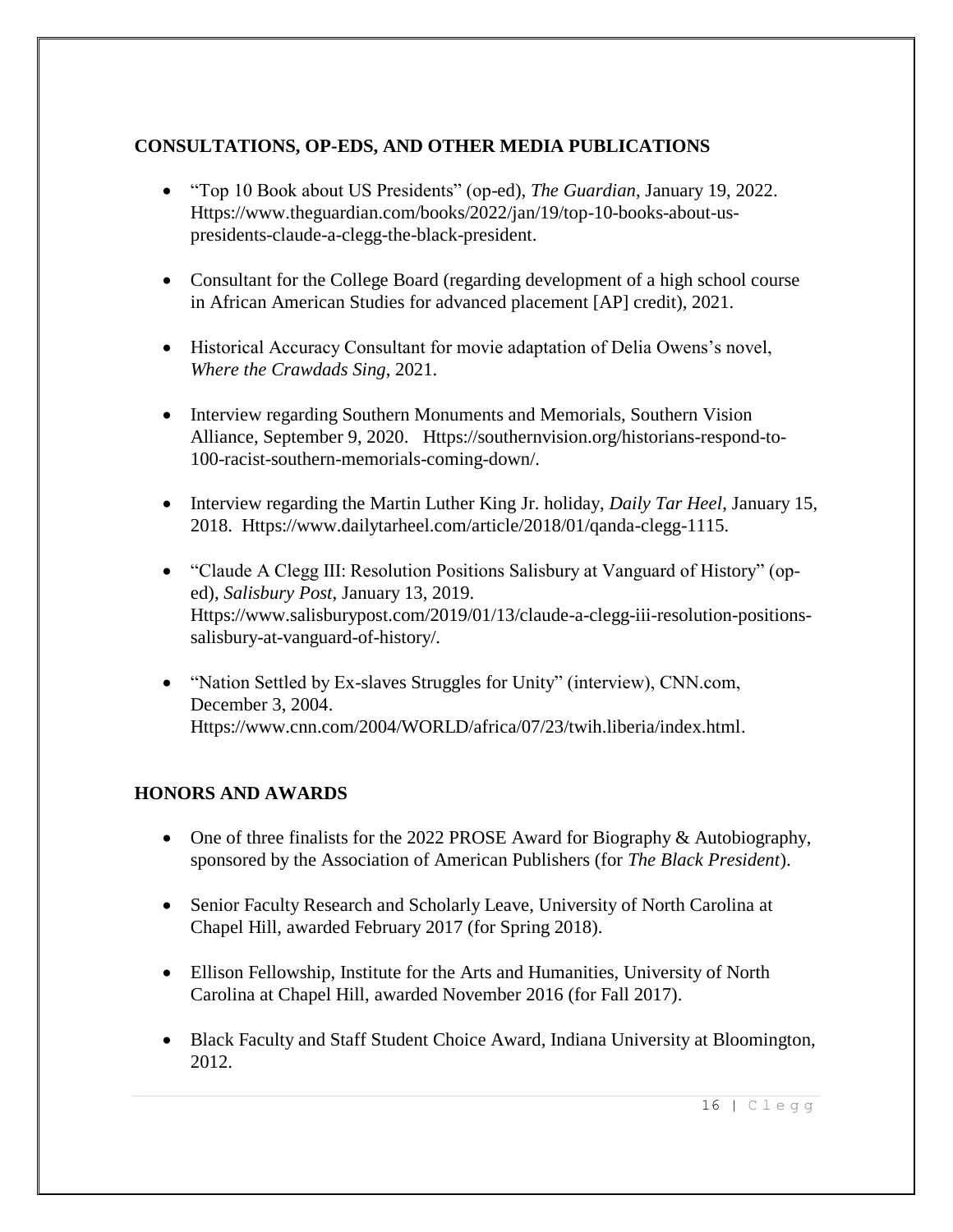- One of five finalists for the 2005 Frederick Douglass Book Prize, sponsored by the Gilder Lehrman Center for the Study of Slavery, Resistance, and Abolition at Yale University (for *The Price of Liberty*).
- 2004 *Choice* Magazine Outstanding Academic Title (for *The Price of Liberty*).
- Trustees' Teaching Award, Indiana University at Bloomington, 2004.
- Travel grant from the John Hope Franklin Collection for African and African-American Documentation, Duke University, Durham, North Carolina, 2002.
- International Projects and Activities Grant, Office of International Programs, Indiana University at Bloomington, 2001 (declined).
- Research Award and Summer Stipend, Arts and Humanities Initiative, Indiana University at Bloomington, 2001.
- Archie K. Davis Fellowship, sponsored by the North Caroliniana Society, Chapel Hill, North Carolina (2001).
- Summer Faculty Fellowships, Indiana University, 1999 and 2000.
- Honor Book citation for *An Original Man*, awarded by the Black Caucus of the American Library Association (1997).
- Paul Cuffe Memorial Fellowship, sponsored by the Munson Institute of American Maritime Studies, Mystic, Connecticutt (1997).
- Military History Fellowship to attend a seminar at the United States Military Academy at West Point, New York, sponsored by the USMA department of history (May 30-June 24, 1994).
- Ford Fellowship Project Grant for research at Fourah Bay College, Sierra Leone, during the summer of 1991.
- Rackham Merit Fellowship, Rackham Graduate School, University of Michigan at Ann Arbor (1990-1995).
- Dean's List, University of North Carolina at Chapel Hill, Spring 1987 Spring 1989.

#### **PROFESSIONAL AND INSTITUTIONAL SERVICE AND AFFILIATIONS**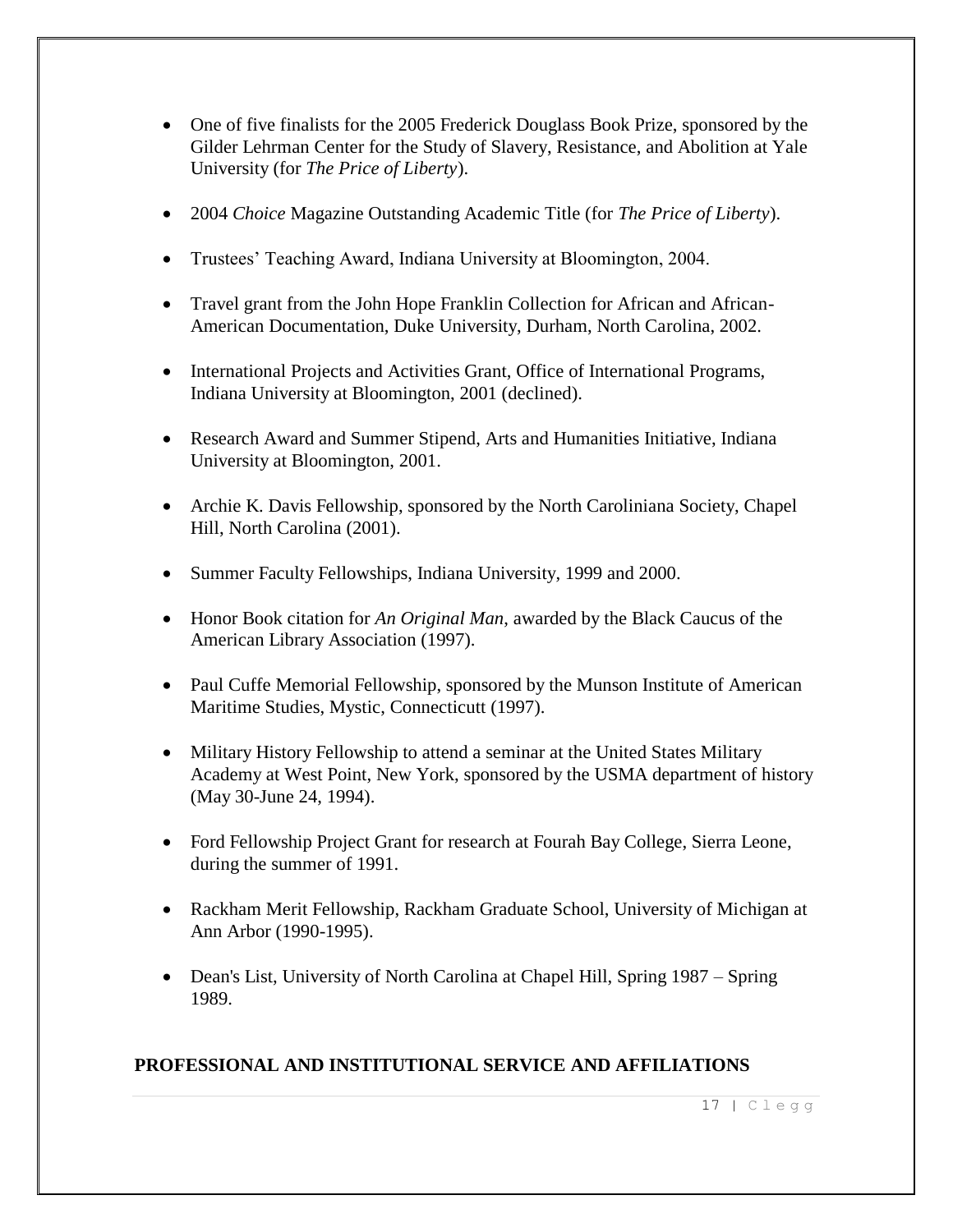- Member, Advisory Board, African Studies Center, University of North Carolina at Chapel Hill, 2021 – present.
- Member, C. Vann Woodward Award Committee (for the best dissertation in southern history), Southern Historical Association, 2022.
- Member, Graduate Studies Committee, Department of History, University of North Carolina at Chapel Hill, 2020 – 2021.
- Chair, Historian of U.S. Slavery search committee, Department of African, African American, and Diaspora Studies, University of North Carolina at Chapel Hill, 2020  $-2021.$
- Member of Data Science Curriculum Working Groups, College of Arts and Sciences, University of North Carolina at Chapel Hill, 2018 – 2019.
- Member of Faculty Advisory Board, Institute for the Arts and Humanities, University of North Carolina at Chapel Hill, 2018 – 2020.
- Member, Division 4: Social Sciences Division of the College of Arts and Sciences: Faculty Council (Tenured), University of North Carolina at Chapel Hill, 2018 – 2021.
- Member of Board of Governors, University of North Carolina Press, 2018 present.
- Member of external review committee, Department of History, University of Arkansas at Fayetteville, Fall 2017.
- Member of Advisory Board, *Global Africana Review*, 2017; editor, 2019 2021.
- Social Sciences selection committee for the Summer Undergraduate Research Fellowship (SURF) Program, University of North Carolina at Chapel Hill, Spring 2017.
- Member of the Board of Editors, *Journal of Southern History*, 2016 2020.
- Member of subcommittee to review academic appeals procedures, Administrative Boards of the General College and the College of Arts and Sciences, University of North Carolina at Chapel Hill, Spring 2017, Fall 2019.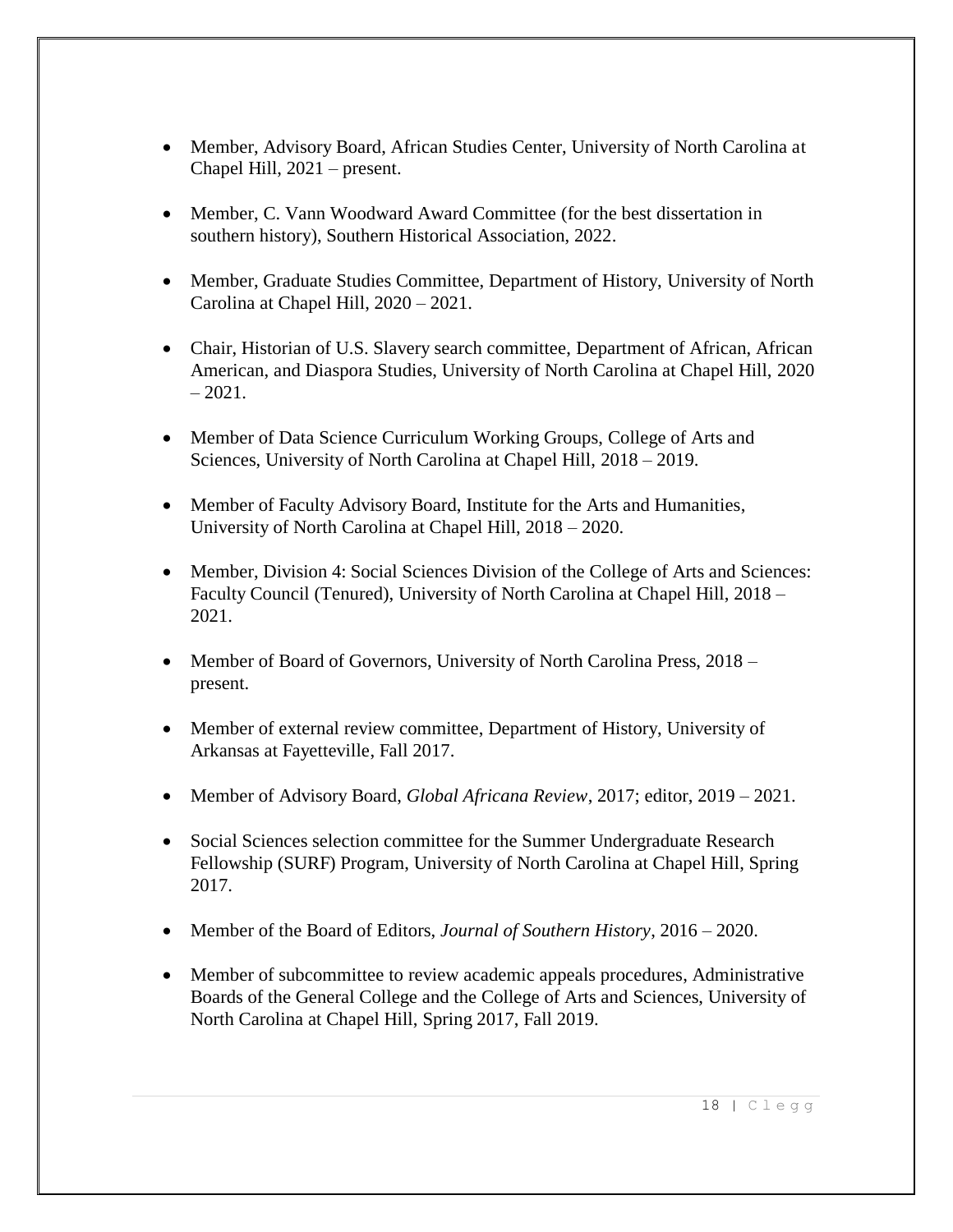- Member of the Chair's Advisory Committee, Department of African, African American, and Diaspora Studies, University of North Carolina at Chapel Hill, 2017 – present.
- Summer School Coordinator, Department of African, African American, and Diaspora Studies, University of North Carolina at Chapel Hill, Summer 2017.
- Member of the Advisory Board of the Institute of African American Research, University of North Carolina at Chapel Hill, 2016 – 2019; chair, 2016 – 2019.
- Member of the Curriculum Revision Working Group, College of Arts & Sciences, University of North Carolina at Chapel Hill, 2016 – 2018 (also liaison to the Core Knowledge and Practical Skills Task Force, 2017).
- Member of the content committee for the African Diaspora Fellows Program Summer Institute, Duke University and UNC-Chapel Hill, 2015-2016 (also served as a content specialist on the Pan-Africanism and Black Internationalism segment of the program)
- Faculty Affiliate, Institute of African American Research, University of North Carolina at Chapel Hill, 2016 – present.
- Member of the Administrative Boards of the General College and the College of Arts and Sciences, University of North Carolina at Chapel Hill, 2016 – 2021.
- Faculty Affiliate, Southern Oral History Program, Center for the Study of the American South, University of North Carolina at Chapel Hill, 2015 – present.
- Chair, program review committee for the Institute for African American Research, University of North Carolina at Chapel Hill, 2015 – 2016.
- Member of the program review committee for the Center for the Study of the American South, University of North Carolina at Chapel Hill, 2015 – 2016.
- Chair, African American History Month Lecture committee, Department of History, University of North Carolina at Chapel Hill, 2015 – 2016.
- Chair, Graduate Program Planning Committee, Department of African, African American, and Diaspora Studies, University of North Carolina at Chapel Hill, 2015 – present.
- Member of Faculty Advisory Committee, Arts@TheCore, University of North Carolina at Chapel Hill, 2015 – 2019.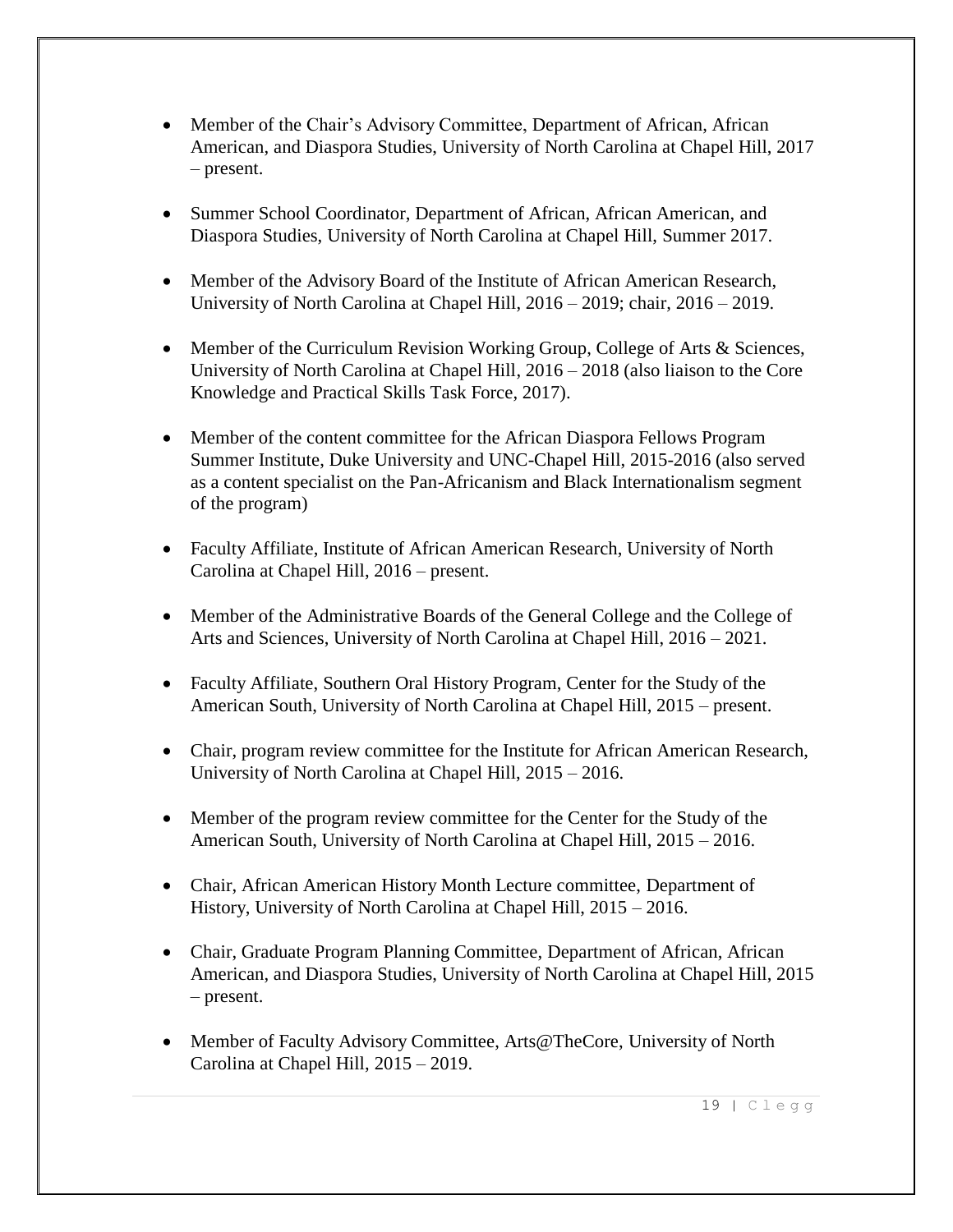- Academic Affairs Committee, Department of African, African American, and Diaspora Studies, University of North Carolina at Chapel Hill, 2015 – present; chair, 2020 – 2021.
- Standing Personnel Committee, Department of African, African American, and Diaspora Studies, University of North Carolina at Chapel Hill, 2015 – present.
- Member of the Dean's Faculty Diversity Advisory Committee, College of Arts & Sciences, University of North Carolina at Chapel Hill, 2015 – present.
- Member of the advisory board of the Center of Excellence for Women in Technology, Indiana University, 2014 – 2015.
- Member of the College Committee on Graduate Education, Indiana University,  $2013 - 2014.$
- Member of Campus Strategic Planning Initiative (Faculty Team), Indiana University, 2013 – 2014.
- Member of the University Faculty Council, Indiana University,  $2013 2014$ . This assignment involved service on the system-wide faculty governance body.
- Member of the Bloomington Faculty Council, Indiana University, 2013 2014. This assignment also entailed chairing the BFC Faculty Affairs Committee and serving as an ex officio member of the Executive Committee.
- Member of external review committee, Department of Philosophy, Indiana University, Spring 2013.
- Member of advisory committee, Department of African American & African Diaspora Studies, Indiana University, 2012 – 2015.
- Member of Advisory Board, Center for Research on Race and Ethnicity in Society (CRRES), Indiana University, 2012 – 2016.
- Member of external review committee, Department of African American & African Diaspora Studies, Indiana University, Spring 2012.
- Member of Promotion Committee, College of Arts & Sciences, Indiana University,  $2011 - 2014.$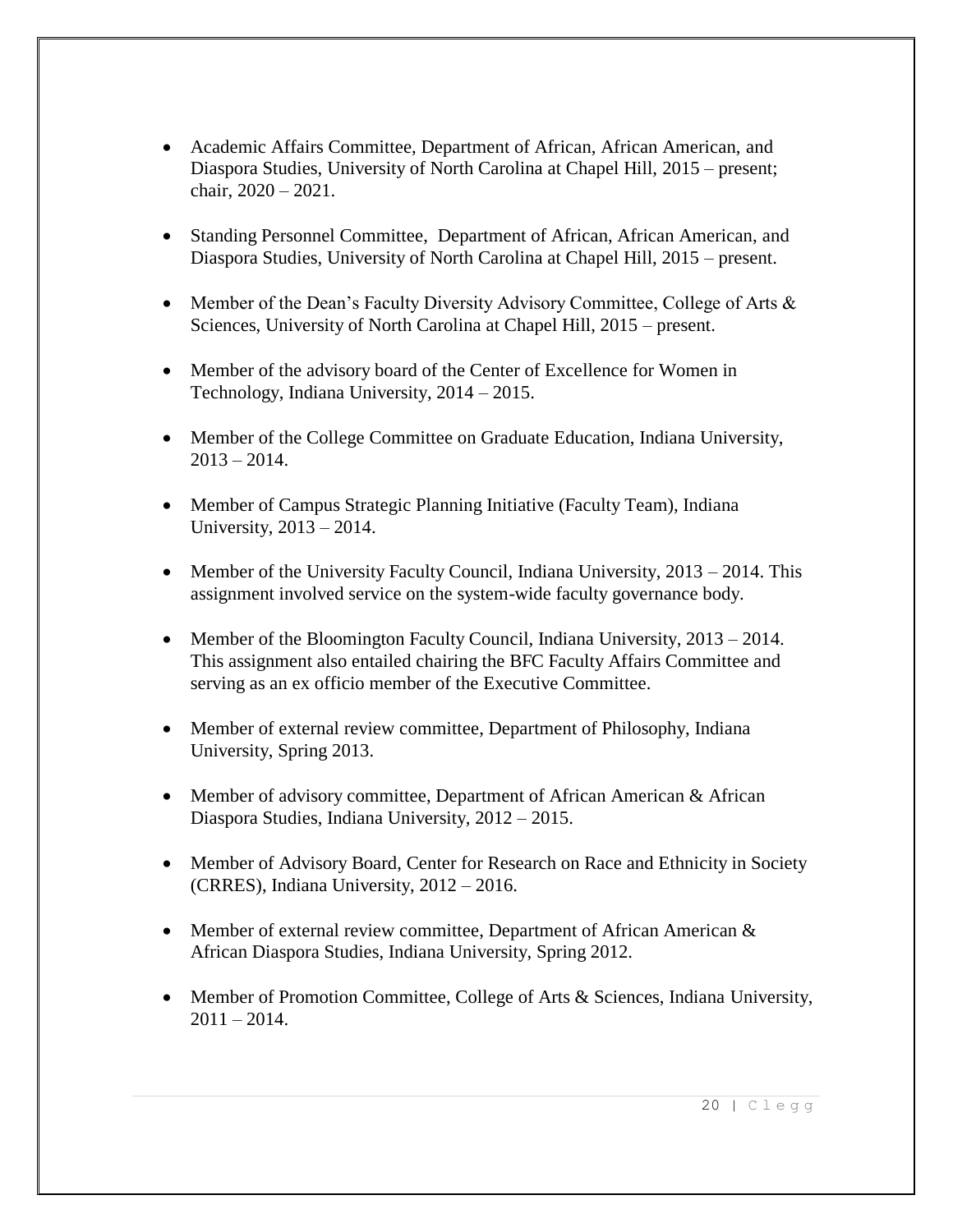- Member of Paul V. McNutt Lecture Committee (tasked with selecting a distinguished visiting lecturer in U.S. history), Department of History, Indiana University,  $2009 - 2010$ ,  $2011 - 2012$ , and  $2012 - 2013$ .
- Co-organizer of the Preparing for Graduate Study in the Twenty-First Century project (designed to recruit and retain a demographically diverse cohort of graduate students), College of Arts & Sciences, Indiana University, 2009 – 2010.
- Member of search committee for an executive director of the Organization of American Historians, 2008 – 2009, 2009 – 2010.
- Member of review committee for Department of Classical Studies, Indiana University, 2008 – 2009.
- Member of review committee for the Ancient Studies Program, Indiana University, 2008.
- Member of selection committee for the Distinguished Faculty Research Lecturer, sponsored by the Office of the Vice Provost for Research, Indiana University, 2008  $-2009.$
- Member of the Indiana University Bicentennial Taskforce,  $2007 2015$ .
- Member of Social and Historical Sciences subcommittee, General Education committee, Indiana University, 2007 – 2011.
- Served as chair of the U.S. history field, Department of History, Indiana University,  $2005 - 2006$ ,  $2006 - 2007$ , and  $2013 - 2014$ .
- Member of search committee for a Dean of the University Graduate School, Indiana University, 2005 – 2006.
- Member of the Program Committee for the Organization of American Historians conference, 2005.
- Member of the Strategic Planning Committee organized by Chancellor Sharon Brehm, Indiana University, 2002 – 2004.
- Member of selection committee for National Endowment for the Humanities summer fellowships, Indiana University, 2002 and 2003.
- Served as chair of the African Diaspora history field, Department of History, Indiana University, 2002 – 2010, 2011 – 2013.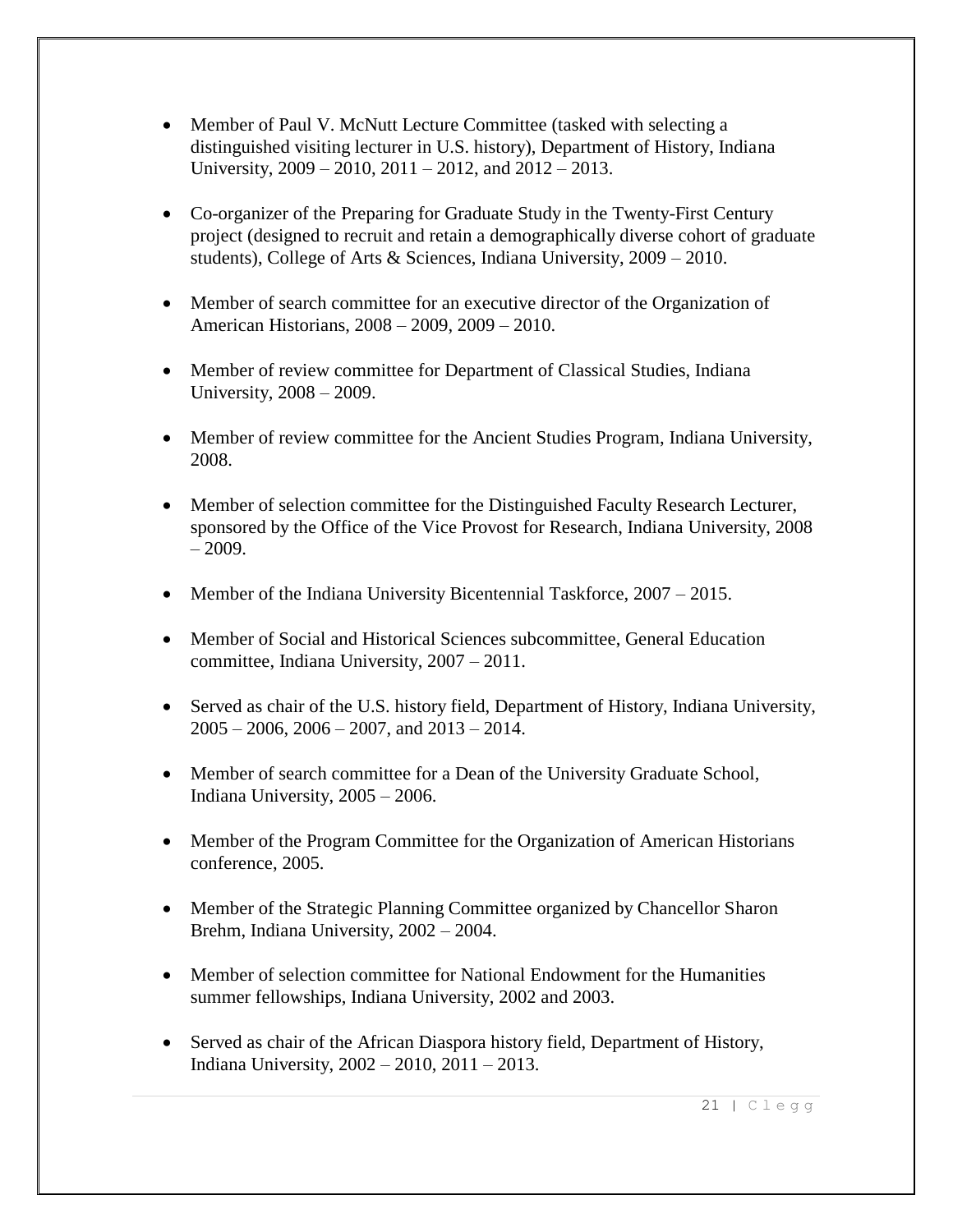- Established graduate major in African Diaspora history in the Department of History, Indiana University at Bloomington, 2002.
- Served on Executive Committee of the African Studies Program, Indiana University, 2001 – 2002.
- Served on search committee for a chairperson for the Department of Afro-American Studies, Indiana University, 2001 – 2002 and 2002 – 2003.
- Served on Executive Committee of the Department of History, Indiana University,  $2000 - 2001$ ,  $2001 - 2002$ ,  $2002 - 2003$ ,  $2003 - 2004$ , and  $2006 - 2010$  (ex officio member as deparment chair).
- Served on African American history search committees, Department of History, Indiana University, 1999 – 2000, 2000 – 2001, 2002 – 2003, 2003 – 2004, and  $2004 - 2005$ .
- Served on the  $1997 1998$ ,  $2003 2004$ ,  $2004 2005$ , and  $2005 2006$  selection committees of the scholars-in-residence program of the Schomburg Center for Research in Black Culture (New York Public Library).
- Member of the advisory board of the Institute of African-American Research (IAAR) of North Carolina, established by the University of North Carolina at Chapel Hill (1997 – 1998).
- Chaired the committee which developed the Africana Studies program within the history department of North Carolina A&T State University (1996 – 1997). Also served as director of this program (1997).

#### **COURSES TAUGHT**

#### Undergraduate:

African-American History (to 1865) African-American History (since 1865) African American Intellectual History (research seminar) Introduction to African American & Diaspora Studies African Diaspora Theory and History Africans in Colonial America Black Southerners, 1865-2015 United States History (since 1865) American Slavery (research seminar)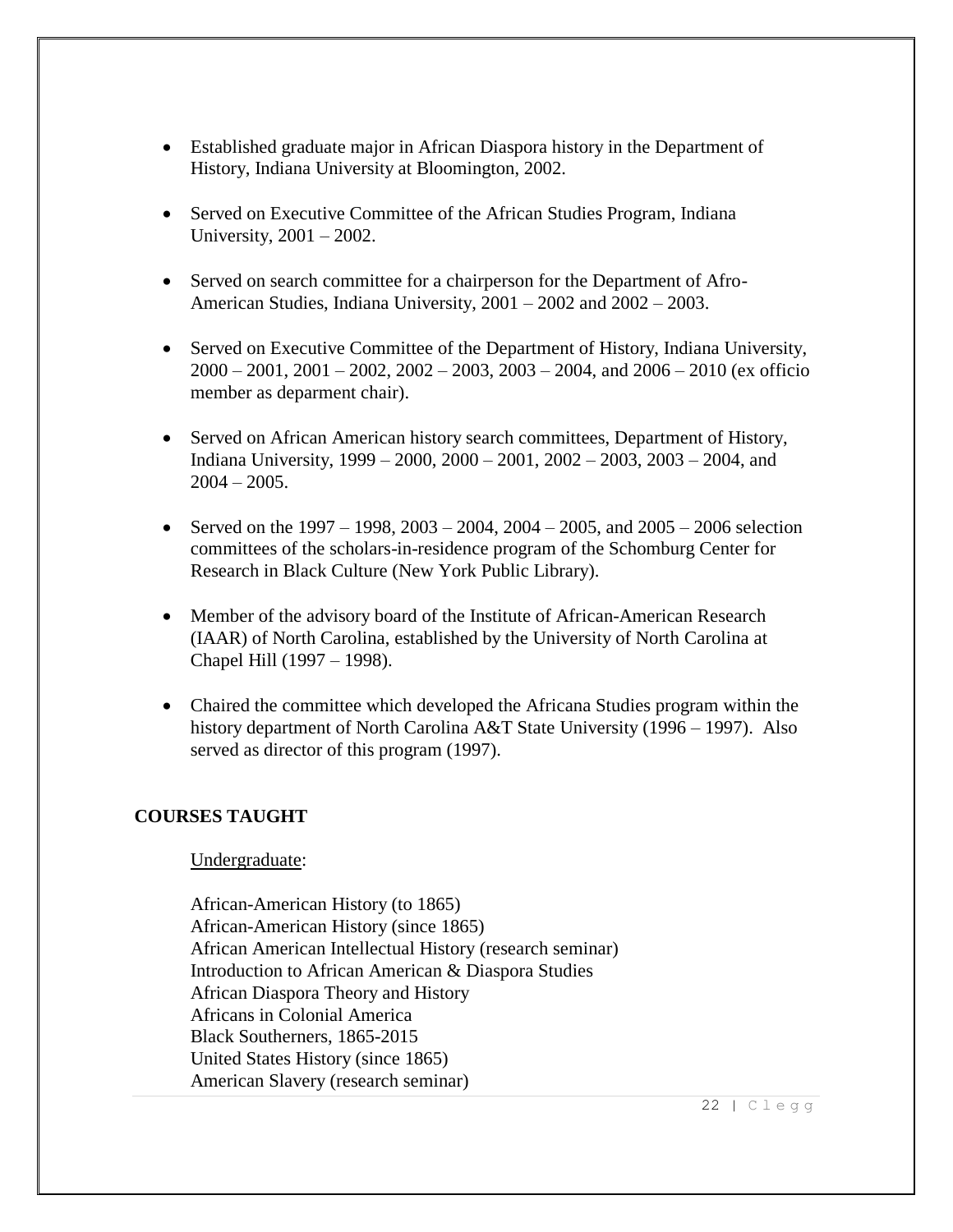Slave Resistance in the Americas Black Nationalism in the United States Intellectual Currents in African and African Diaspora Studies (research seminar) Abolitionism The Civil Rights Movement Recent America: The History of Now (research seminar) History of the American Presidency U.S. Military History Historical Methods

Graduate:

The African Diaspora Seminar in U.S. History Twentieth-Century African-American History Black Southerners (1865-1965) U.S. History (since 1932) The Civil War and Reconstruction Teaching United States History

#### **PH.D. DISSERTATIONS DIRECTED**

Siobhan Carter-David (Ph.D., History, Indiana University-Bloomington, 2011) – Dissertation: "Fashioning Essence Women and Ebony Men: Sartorial Instruction and the New Politics of Racial Uplift in Print, 1970-1993."

Anthony Dixon (Ph.D., History, Indiana University-Bloomington, 2007) – Dissertation: "Black Seminole Involvement and Leadership during the Second Seminole War, 1835- 1842."

Tanisha Ford (Ph.D., History, Indiana University-Bloomington, 2011) – Dissertation: "Soul Generation: Radical Beauty, Fashion, and the Transnational Black Liberation Movement, 1954-1980."

Raquel I. Henry (Ph.D, History, Indiana University-Bloomington, 2008) – Dissertation: "The Colonization Movement in Indiana, 1826-1864: A Struggle to Remove the African American."

David Jamison (Ph.D., History, Indiana University-Bloomington, 2014) – Dissertation: "From Resistance to Marronage: The Role of Slave Networks and the Forging of Identity in the Dutch Guianas."

Andrew W. Kahrl (Ph.D., History, Indiana University-Bloomington, 2008) – Dissertation: "On the Beach: Race and Leisure in the Jim Crow South."